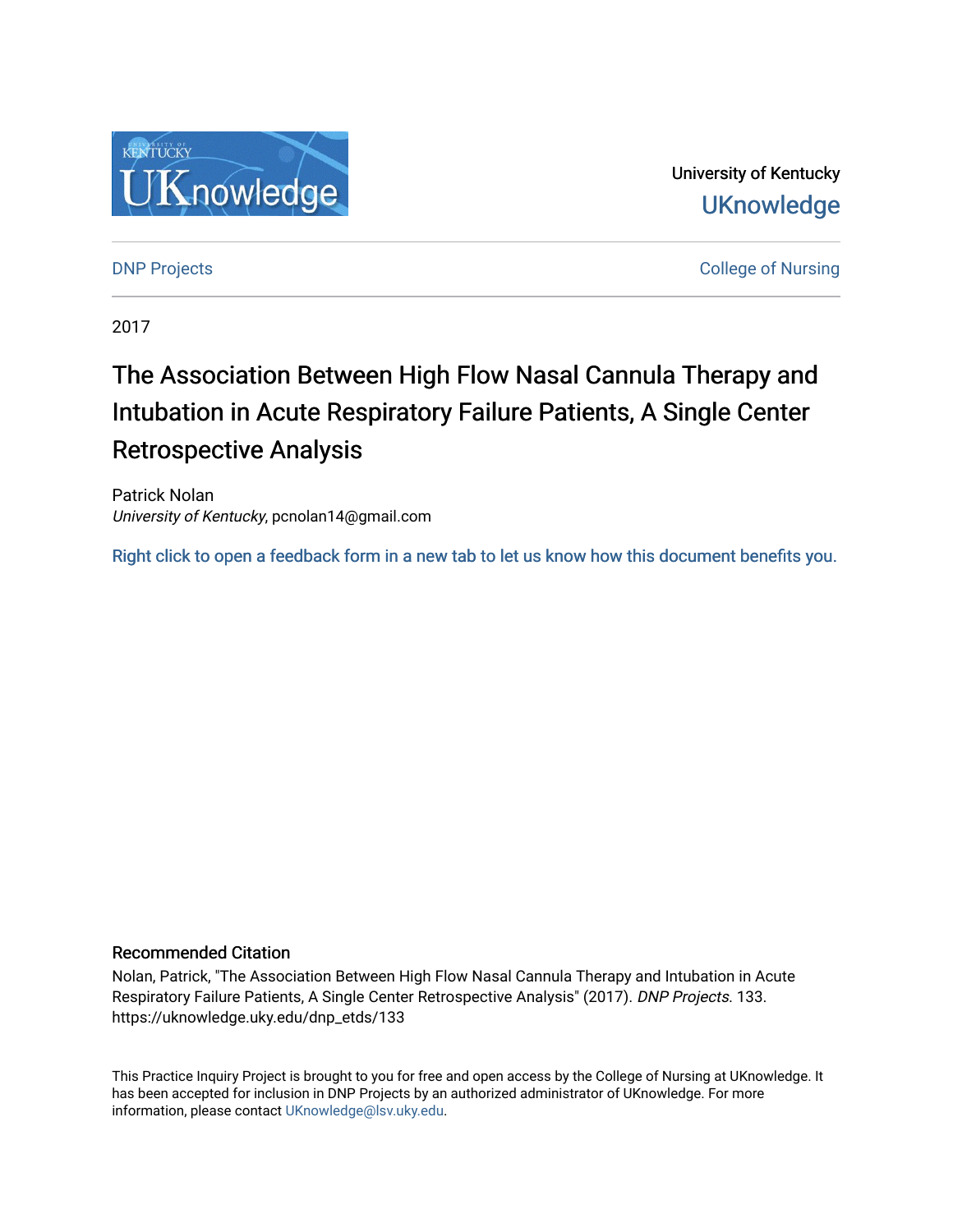# Running head: THE EFFECTS OF HFNC THERAPY AND INTUBATION

Final DNP Project Report

The Association Between High Flow Nasal Cannula Therapy and Intubation in Acute Respiratory Failure Patients, A Single Center Retrospective Analysis

Patrick Nolan, BSN, RN

University of Kentucky College of Nursing April 20, 2017

Melanie Hardin-Pierce, DNP, RN, APRN, ACNP-BC…Committee Chair Elizabeth Burckardt, DNP, RN, APRN…Committee Member Jason Mann, DO…Clinical Mentor Peter Morris, MD…Clinical Mentor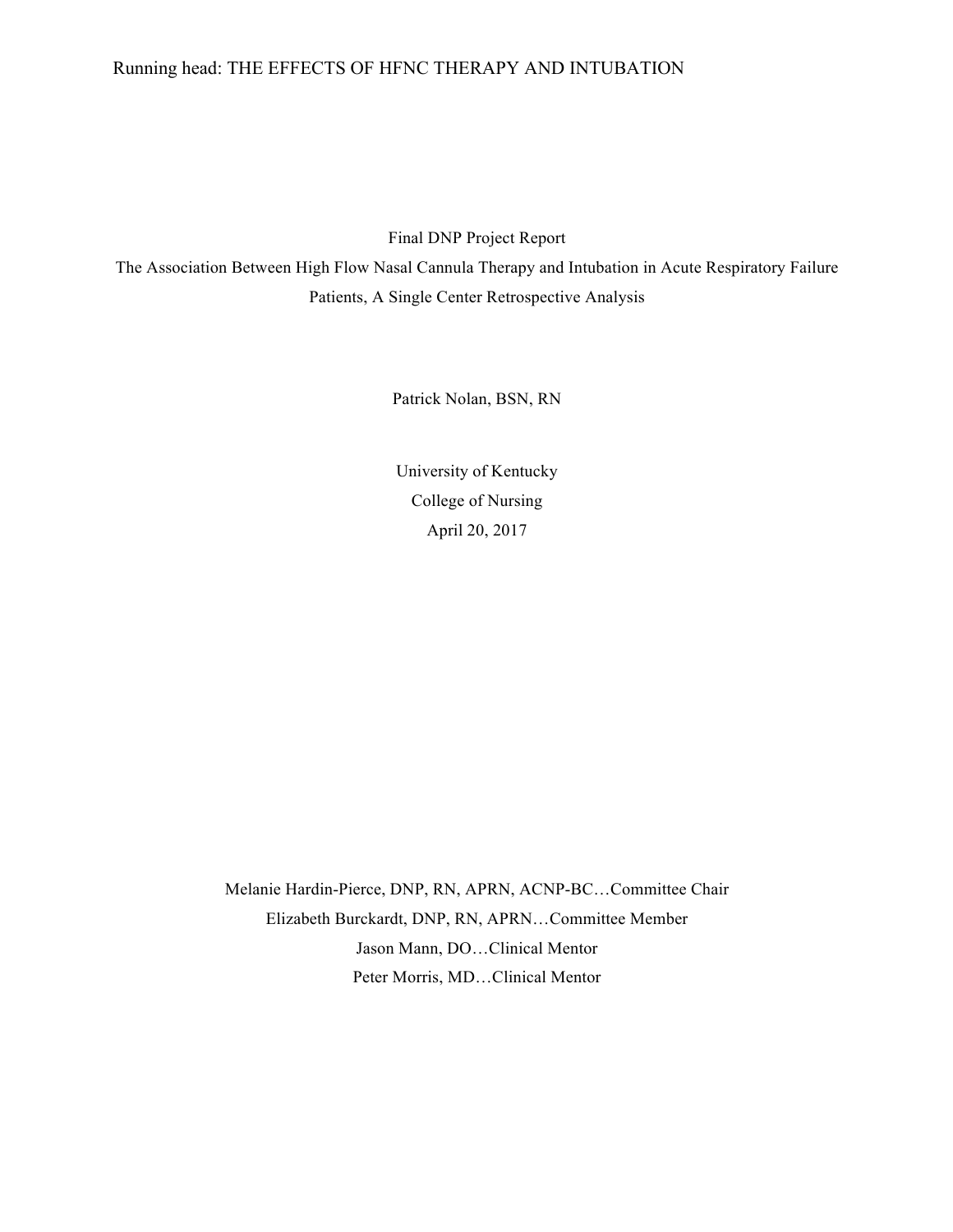# **Dedication**

This is dedicated to my wife. Thank you so much for all the love and support during this threeyear journey**.** You have kept me sane during all of this.Finally, thank you for all of the sacrifices you have made so I could pursue this dream.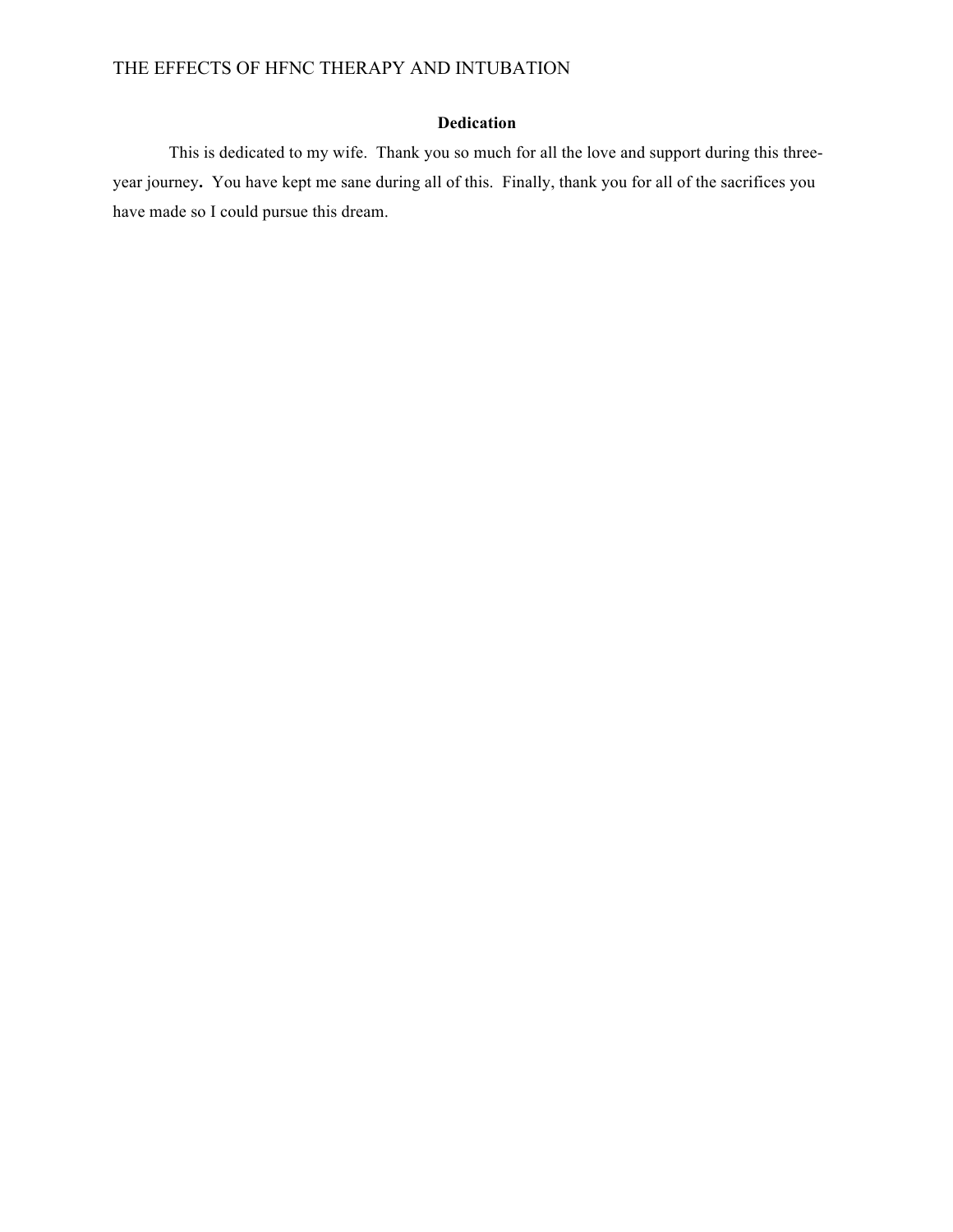#### **Acknowledgements**

They say that it takes a village. I definitely feel like I have had that amount of help throughout this project and along the past three years. I would like to thank my committee chair and advisor, Dr. Melanie Hardin-Pierce. You have been an invaluable mentor and friend. Thank you for all your guidance, advice and encouragement. I would also like to thank Dr. Elizabeth Burkhardt and Dr. Jason Mann. Thank you for being part of my doctoral committee and for your guidance with this doctoral project. Both of you have challenged me clinically and have helped shape my views on healthcare and improved my clinical skills. Dr. Peter Morris, thank you for guiding me to the topic for my project. Working with you on this project has helped develop the academic aspect of my professionalism.

Finally, I would like to thank people outside of my committee members that have been extremely helpful throughout this program and project. Amanda Wiggins, thank you so much for your help and guidance in tackling the data set for this project. I don't think I would have been able to do it alone. In extracting the data for this project, Andy Kelly has been an awesome resource. Thank you for helping extract the data and for your time and patience. Finally, I would like to thank Whitney Kurtz-Oligvie. You have helped elevate the level of my writing and led me to develop a more professional tone to my academic writing.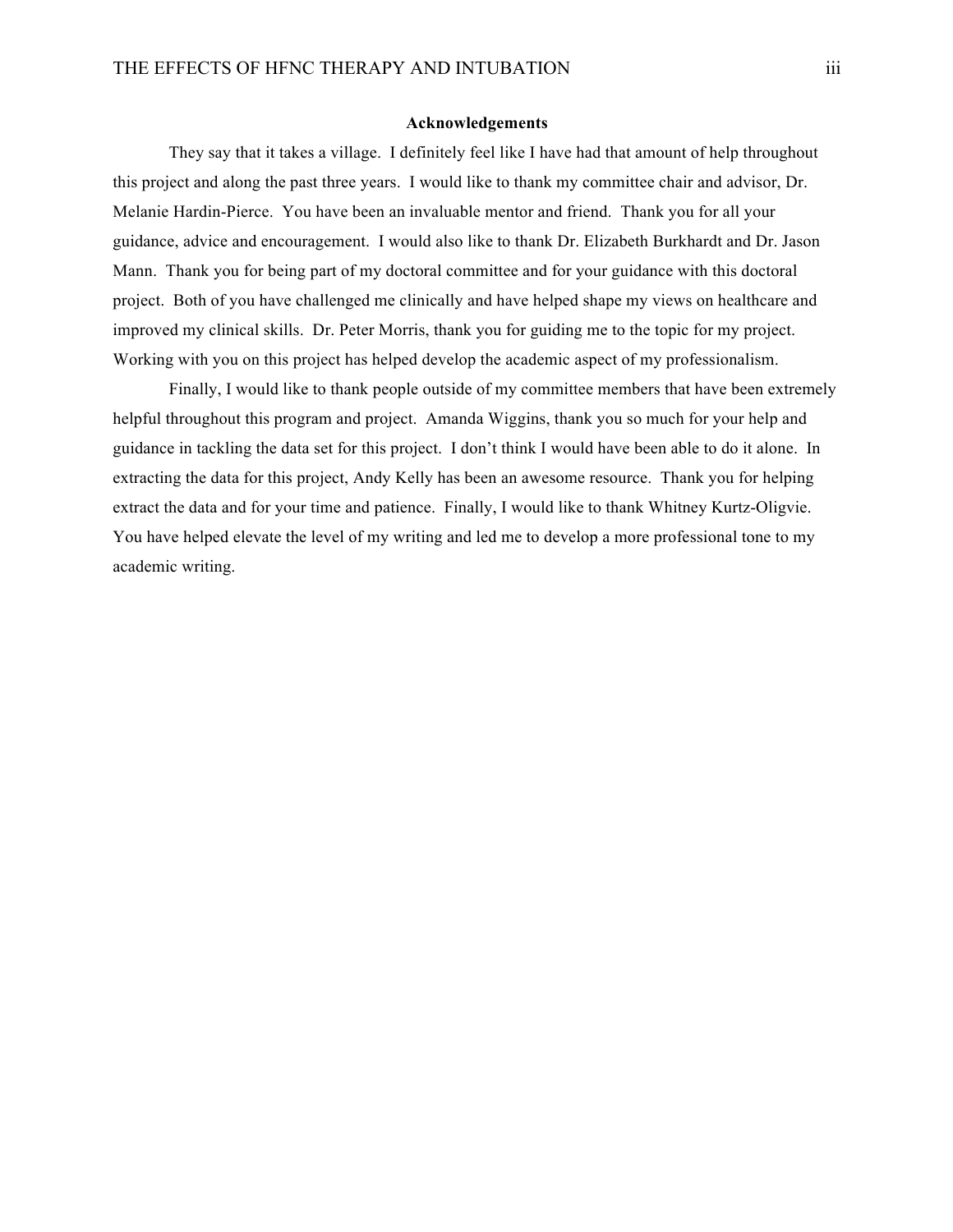# THE EFFECTS OF HFNC THERAPY AND INTUBATION iv

# **Table of Contents**

| Acknowledgement                                  | 111            |
|--------------------------------------------------|----------------|
| List of Tables                                   | V              |
| List of Figures                                  | V <sub>1</sub> |
| Abstract                                         | 1              |
| Background                                       | 2              |
| Aim                                              | 3              |
| Methods                                          | 3              |
| Design                                           | 3              |
| Subjects                                         | 3              |
| Data Collection                                  | 4              |
| Plan for Analysis                                | 5              |
| Results                                          | 5              |
| Group 1: HFNC vs. CPAP or BiPAP and Intubation   | 5              |
| Group 2 HFNC vs. CPAP or BiPAP and Re-intubation | 7              |
| Discussion                                       | 7              |
| Findings                                         | 7              |
| Limitations and Strengths                        | 9              |
| Call for Future Research                         | 9              |
| Conclusion                                       | 9              |
| References                                       | 22             |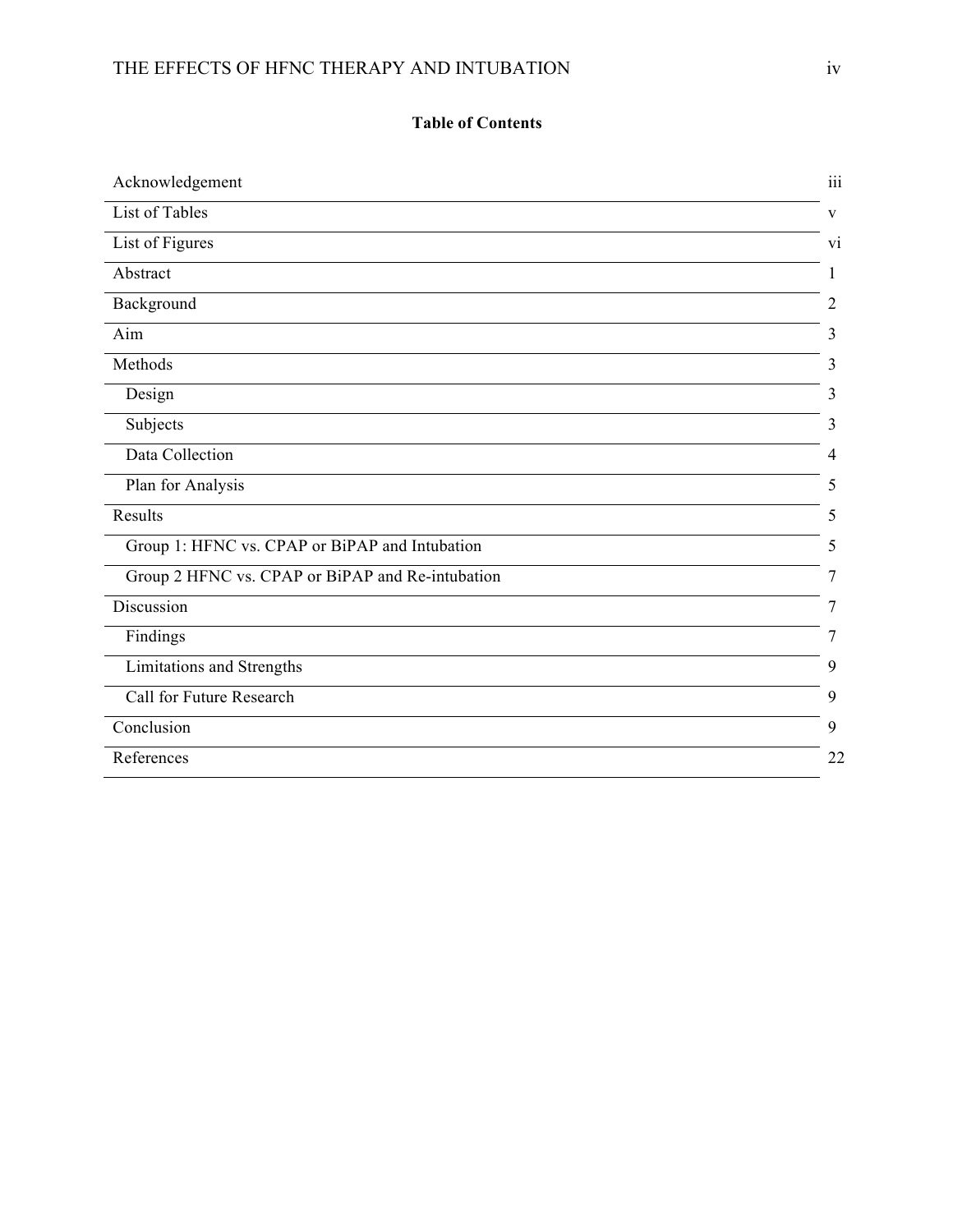# THE EFFECTS OF HFNC THERAPY AND INTUBATION  ${\bf v}$

| Table 1 Data points collected                             | 10 |
|-----------------------------------------------------------|----|
| Table 2 Characteristics of Group 1                        | 11 |
| Table 3 Group 1: HFNC vs. CPAP or BiPAP and Intubation    | 12 |
| Table 4 Group 1: HFNC FiO2 Setting and Clinical Outcomes  | 13 |
| Table 5 Group 1: HFNC LPM Setting and Clinical Outcomes   | 14 |
| Table 6 Characteristics of Group 2                        | 15 |
| Table 7 Group 2: HFNC vs. CPAP or BiPAP and Re-intubation | 16 |
| Table 8 Group 2: HFNC FiO2 Setting and Clinical Outcomes  | 17 |
| Table 9 Group 2: HFNC LPM Setting and Clinical Outcomes   | 18 |
| Table 10 FiO2 Settings and Time on NIV                    | 19 |
| Table 11 LPM Settings and Time on NIV                     | 20 |

# **List of Tables**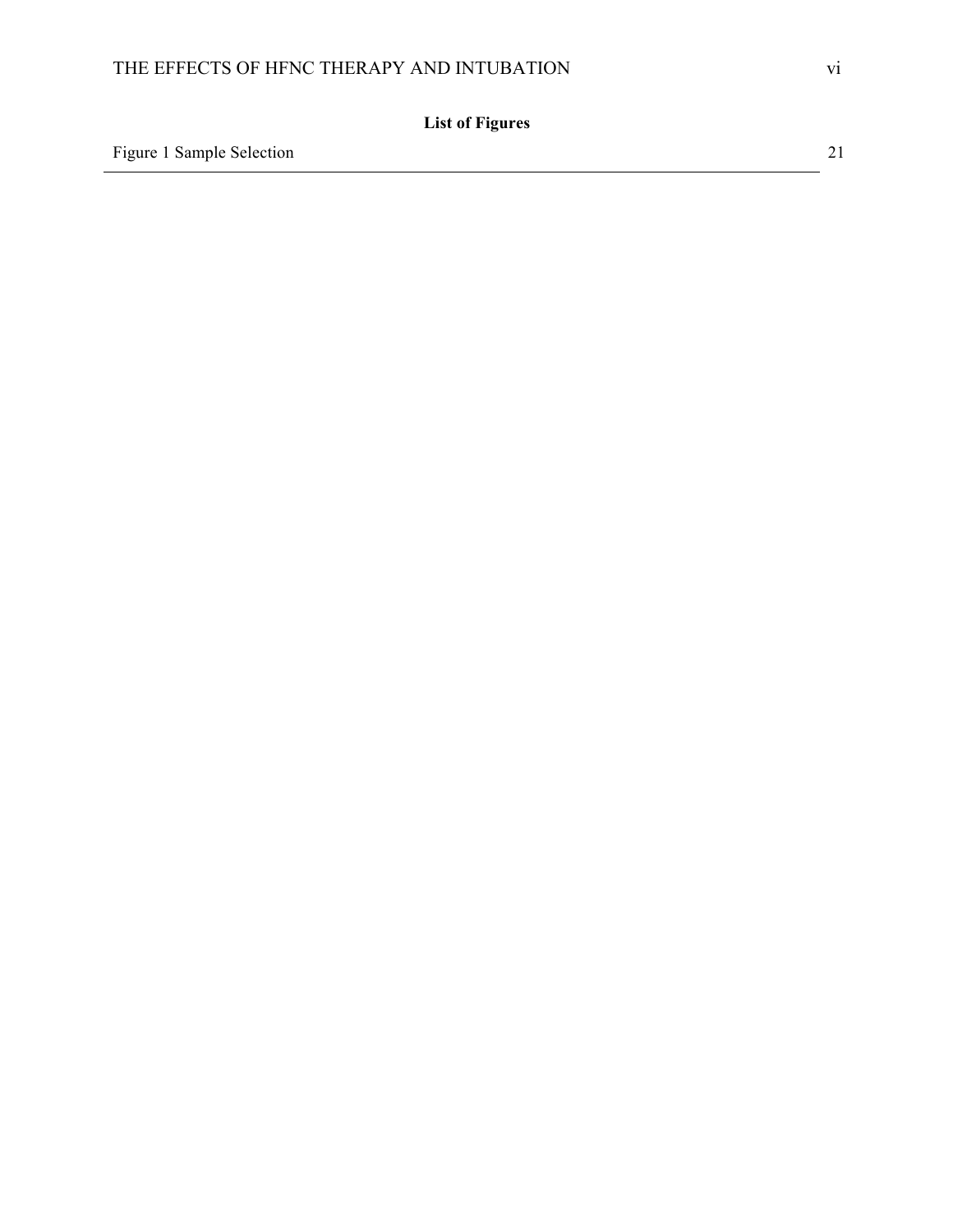#### **Abstract**

Background: High flow nasal cannula therapy is becoming a more common therapy in the adult population. Multiple studies have been conducted on the potential benefits of this therapy such as increased patient tolerance of the therapy, improved secretion clearance and the ability for providers to deliver a greater range of FiO2 settings at a wider range of flow rates. With the increasing utility of this therapy, the research for best practices, setting (FiO2 and LPM) and duration of therapy to guide clinicians is lacking.

Aim: 1) Does high flow nasal cannula therapy reduce the need for intubation or re-intubation in patients with hypoxic respiratory failure, as compared to continuous positive airway pressure or bi-level positive airway pressure therapy? 2) How do variations in setting of high flow nasal cannula therapy affect the need for intubation or re-intubation, mortality and hospital length of stay?

Methods: Subjects for this study were adults, ages 18-99 years old with a diagnosis of respiratory failure. Group 1 ( $n=213$ ) was created to determine whether initial high flow treatment for respiratory failure may decrease intubation rates, as compared to continuous positive airway pressure or bi-level positive airway pressure therapy. Group 2 (n=88) examined whether high flow nasal cannula therapy was associated with lower re-intubation rates when high flow was administered to post ventilator respiratory failure patients. An in-group analysis of high flow nasal cannula therapy was done in both groups to examine how variation in setting affected patient outcomes. Statistical analysis was performed with SPSS version 24. Results: In Group 1, the analysis of high flow nasal cannula therapy vs. continuous positive airway pressure or bi-level positive airway pressure therapy found no significant difference in intubation rates, p=0.119. No significant difference was found between type of NIV therapy used for post extubation patients and the rate of re-intubation for Group 2, p=0.789. In-group analysis of high flow cannula setting (FiO2 and LPM) found that there was no significant difference associated with high flow administration and reduced mortality in Group 1 (FiO2 p=0.0988, LPM p=0.502 or Group 2 (FiO2 p=0.194, LPM p=0.449). There was no significant difference in the need for intubation or re-intubation in both Group 1  $(FiO2 p=0.992, LPM p=0.716)$  and Group 2  $(FiO2 p=0.746, LPM p=0.592)$ .

Conclusion: This study suggests that high flow nasal cannula therapy performed similarly as continuous positive airway pressure or bi-level positive airway pressure therapy in preventing intubation and reintubation rates. The group analysis of high flow nasal cannula therapy settings suggests that variation in the setting did not impact intubation or re-intubation rates.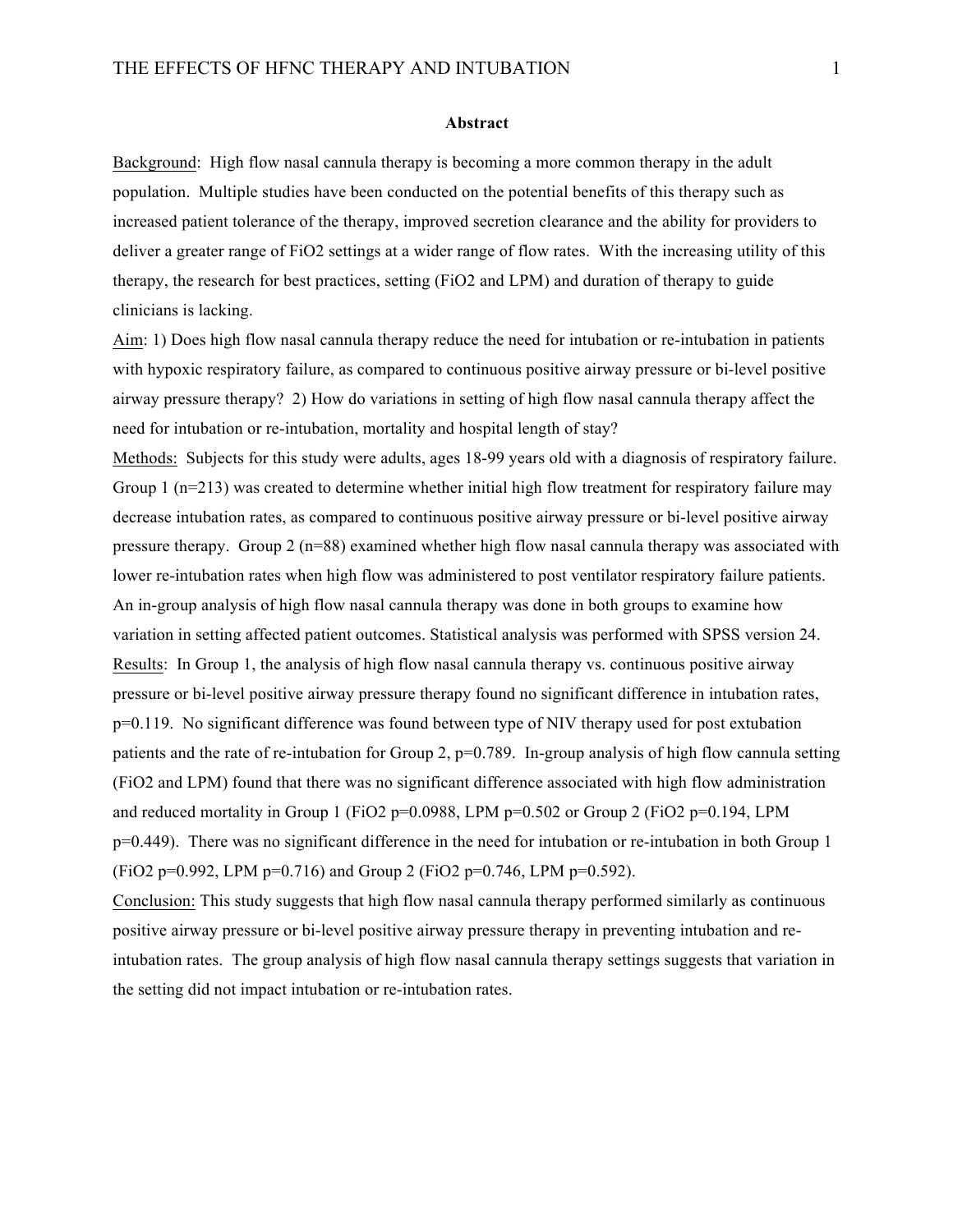#### **Background**

High flow nasal cannula (HFNC) therapy is a noninvasive ventilation (NIV) modality that has recently gained increased attention in the adult critical care world. This form of noninvasive ventilation allows for the delivery of warm, humidified oxygen therapy with a FiO2, the percentage of oxygen inspired, of 0.21-1 and flow rates up to 60 liters per minute (LPM) (Nishimura, 2016). HFNC therapy allows for a more predictable delivery of FiO2 than other noninvasive ventilation strategies (Nishimura, 2016). In addition, HFNC therapy has the ability to improve oxygenation (Stephan et al., 2015; Cirio et al., 2016) and decreases the work of breathing (Stephan et al., 2015; Roca, Riera, Torres, & Masclans, 2010). In a study by Frat et al. (2015), patients with a pO2/FiO2 ratio of < 200 HFNC showed a reduced need for intubation when compared to standard oxygen therapy (i.e., low flow oxygen therapy) and other noninvasive ventilation modalities, p=0.01. This open label, multicenter, randomized control studyf examined the effects that HFNC therapy had on clinical outcomes and intubation rates in acute respiratory failure patients admitted to the intensive care unit (ICU). The population consisted of adult patients, 18- 99, admitted to the ICU with respiratory failure secondary to community acquired pneumonia, hospital acquired pneumonia, extra pulmonary sepsis, aspiration/drowning, pneumonia related to immunosuppression and other causes (Frat et al., 2015). This study also found that HFNC therapy leads to a significant reduction in ICU mortality, standard oxygen therapy vs. HFNC therapy  $p=0.046$  and HFNC therapy vs. noninvasive ventilation  $p=0.006$ . Strengths of this study were that it followed a welldelineated research protocol, and pre determined definition of the need for intubation, and multicenter design. A limitation of this study was that blinding of therapy delivered was in the selection of setting for HFNC therapy, as there was no documented justification for the setting used in the study. In the study by Frat et al. (2015), the potential for bias was addressed by having the data masked until collection was completed.

HFNC therapy was also found to have clinical benefits when applied post extubation. When compared to BiPAP, HFNC was found to be non-inferior in reducing the rate of re-intubation (Hernadez et al., 2016; Stephan et al., 2015). Both of these studies were well-designed, multicenter, prospective, randomized control trials. Hernadez et al. (2016) examined how HFNC therapy could affect re-intubation rates in patients that experienced post extubation acute respiratory failure. This study evaluated how HFNC performed vs. CPAP and BiPAP in reducing the re-intubation rates in patients deemed high risk for the need to be re-intubated. In the study by Stephan et al. (2015), researchers examined if HFNC was inferior to BiPAP in preventing or reducing acute respiratory failure in postoperative cardiothoracic patients. Both studies followed a well-delineated study protocol and predetermined definition of outcomes to conduct their collection and analysis. A limitation for both of these studies is that there is no documented justification for the settings that were used in the study. In Hernandez et al. (2016), the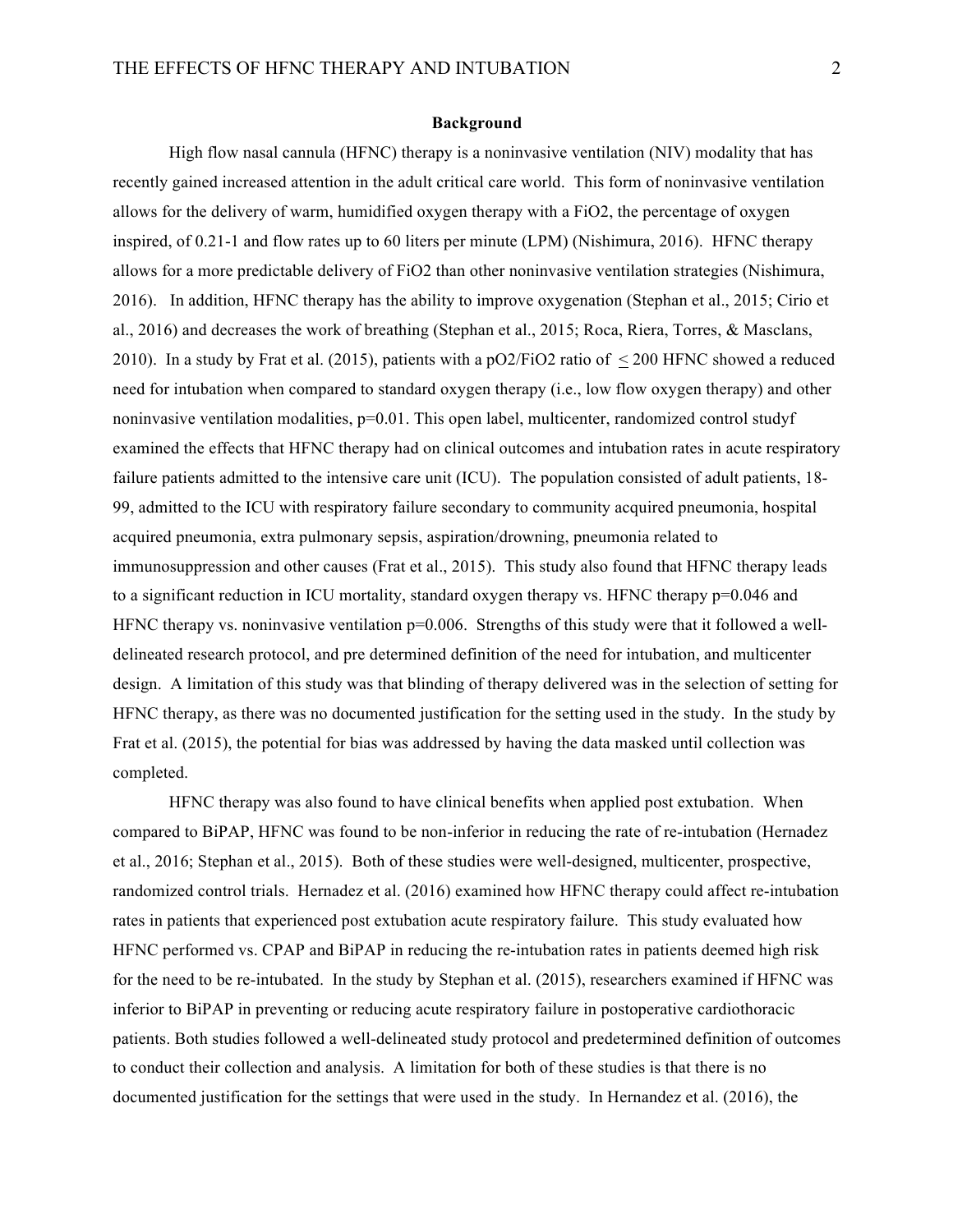selection criteria for patient inclusion was for patients that are at higher risk for intubation, which could have skewed results. In addition, no current literature provides any evidences for a tool to identify these patients. An additional limitation of Stephan et al. (2015) is that the therapies were not blinded. This could potentially have resulted in bias in the data collection process.

The current state of literature has been focused on the potential benefits of HFNC study. In the field of HFNC therapy, research or Medical Society Consensus Statements examining the best practices for FiO2 and LPM setting to guide clinicians are currently lacking. This is due to the lack of current literature examining the affects from variation in therapy. It is to our knowledge that no previous studies have been conducted to evaluate the equipoise of practice for HFNC therapy settings.

#### **Aim**

This study examined a single quaternary academic medical center's current practices of high flow nasal oxygen administration to identify trends in practice for variability. In addition, this study looked at how current practices in HFNC therapy relate to the subsequent need for intubation or re-intubation, patient mortality, length of stay and time on NIV in acute respiratory failure patients. This study will also examine how HFNC therapy, compared to CPAP/BiPAP, affects the need for intubation or re-intubation, mortality, length of stay and time mechanical ventilation. This study will examine a single center's administration of oxygen therapies prior to intubation and post-intubation in patients with acute respiratory failure. In addition, this study will examine the effects that variations in HFNC therapy settings have on patient outcomes. This study will help establish whether equipoise exists in the current single center's practice. Information from this study may help define future study groups in order to define which HFNC parameters may be best, or define which disease states might benefit most from administration of HFNC therapy.

#### **Methods**

#### **Design**

This study was a non-experimental, descriptive, retrospective medical record review.

#### **Subjects**

Subjects included in this study consisted of adults 18-99 years old that developed or presented with acute respiratory failure and were admitted to UK Chandler Hospital and received NIV therapy during their stay. Exclusion criteria included patients with tracheostomy or do-not-intubate status. For inclusion in this study, each instance of NIV therapy recorded was designed, in order to be considered evaluable, to simultaneously coincide with a hypoxic event documented within the electronic medical record. Hypoxia for this study was defined as a  $SpO2 < 92\%$ , RR $>20$  per minute, heart rate  $>100$  beats per minute and a PaO2 of less than 80. This criterion was adapted from definitions of hypoxia from previous studies, Frat el al. (2015), Hernadez et al. (2016), Roca, et al. (2010) and Stephan et al. (2015).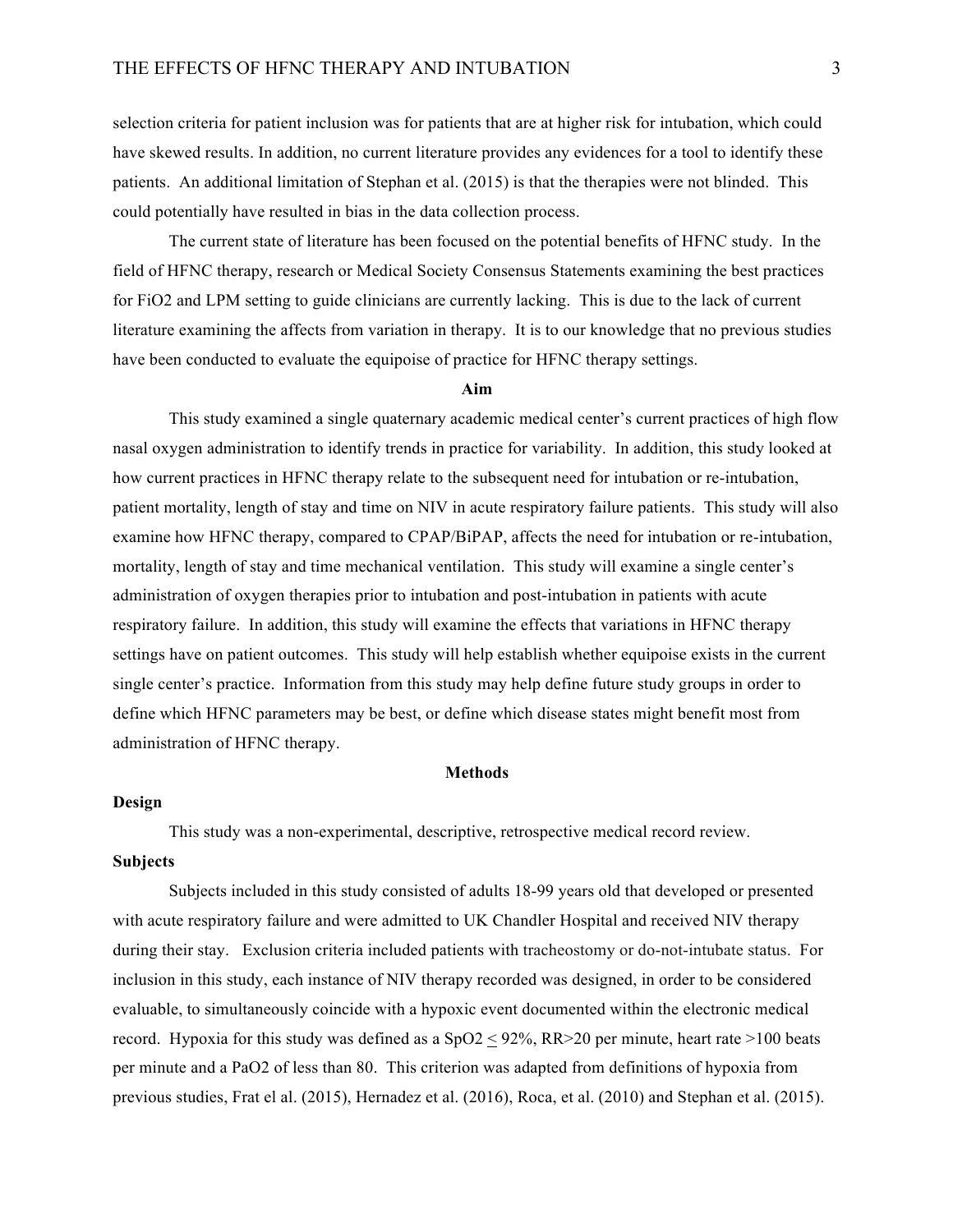Each event of NIV needed documentation of at least one of these variables up to four hours prior to the initiation of therapy. If a patient had an additional encounter of NIV therapy documented within 12 hours of the previous NIV therapy documentation, the additional encounter was considered to be treating the same hypoxic event. This study is designed so that for NIV therapy to be considered successful in preventing intubation, the subjects could not have been intubated and placed on mechanical ventilation within 12 hours of the last NIV documentation. To determine if NIV therapy is successful in reducing the need for re-intubation, subjects re-intubated within 48 hours of extubation were considered as failing NIV therapy.

A sample size of 400 patients was selected to ensure that the study was adequately powered to detect a moderate correlation and from parameters in previous randomized controlled trials (Hernadez et al., 2016; Stephan et al., 2015). An electronic medical record review of the Sunrise Clinical Manager (SCM) database was conducted to identify BiPAP, CPAP and HFNC use in the emergency department, ICUs and floors of UK Medical Center. The time frame for this medical record review was July 1, 2014- July 1, 2016. The initial search of SCM data based produced 46,218 unique patient encounters, Figure 1. From this patient pool, those with a primary or secondary diagnosis of acute respiratory failure and solely receiving HFNC or CPAP or BiPAP were to be included for this study. This gave the final pool of 1,885 patients, 329 HFNC, 1,227 CPAP or BiPAP and 329 that received both therapies. From these patients, a computerized random number generator was used to select 200 that only received HFNC therapy and 200 patients that only received CPAP or BiPAP. These patients made up the final sample of patients for this study. The sample for this study was further divided in to two groups. Group 1 comprised of patients that received either HFNC therapy or CPAP or BiPAP and the initial form of NIV therapy as initial treatment prior to the need for intubation. Group 2 comprised of patients that received HFNC therapy or CPAP or BiPAP after liberation from mechanical ventilation. Of the 400 patients, 308 meet the inclusion criteria for Group 1. Of the 308 patients, 95 had to be excluded from the study due to improper documentation of NIV, NIV setting and discharge disposition. This left 213 patients to be included in the sample for Group 1. In Group 2, 92 patients were originally selected, but four had to be excluded due to incomplete charting and missing data, leaving the final sample at 88.

#### **Data Collection**

General patient characteristics (age, gender) and primary diagnosis were collected. Data collection for HFNC, BiPAP and CPAP began at the documented time the therapy was started. Hourly documented settings of HFNC, BiPAP and CPAP were collected. If no documentation for an hour was available, the settings from the previous hour were used. For BiPAP, CPAP and HFNC, the amount of time that a subject was on a therapy was collected. Onset of therapy was defined as the first documentation of settings for HFNC, BiPAP and CPAP. The cessation of therapy was defined as the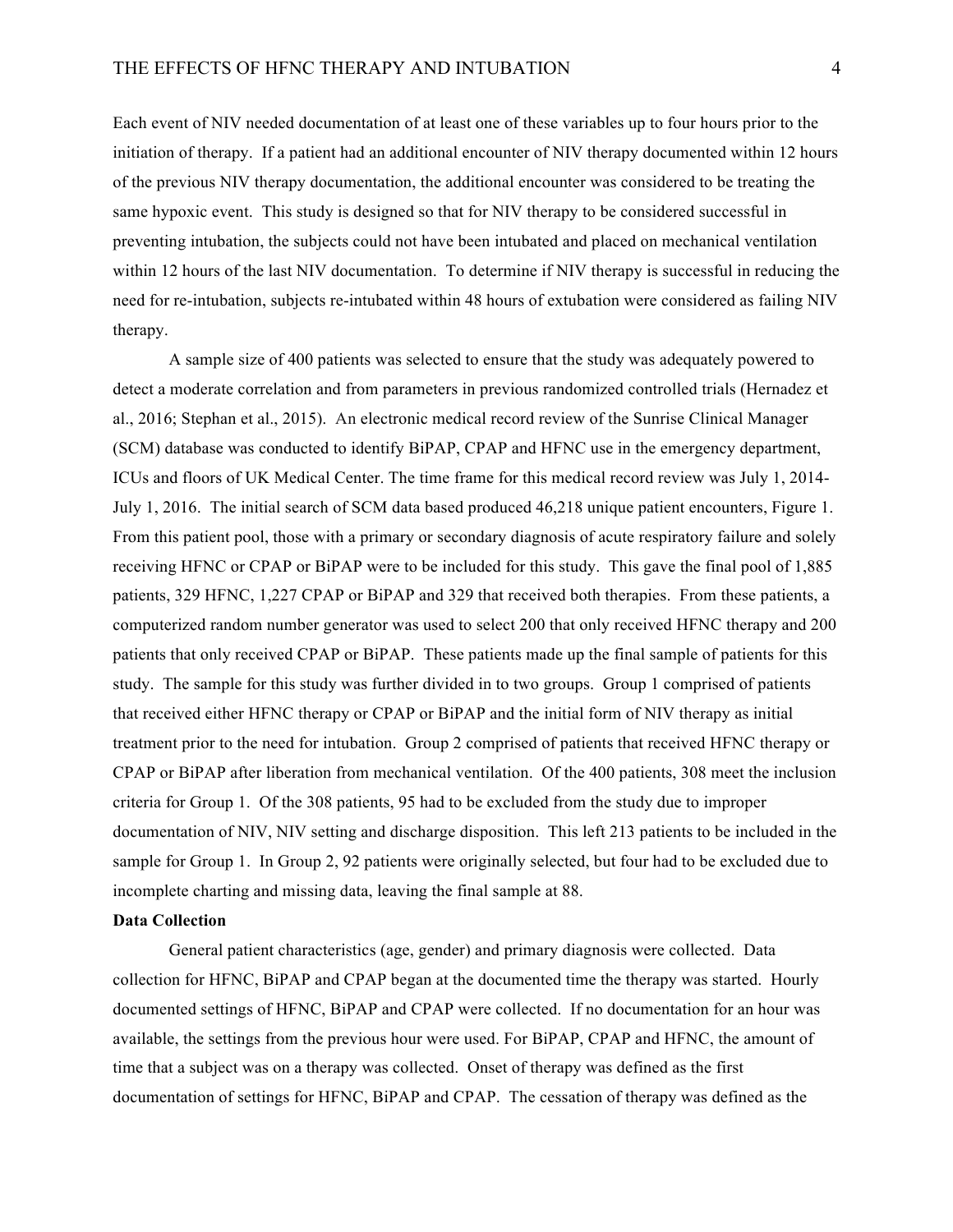documented time that HFNC, BiPAP and CPAP were discontinued or the time that another oxygen supportive therapy was documented. The time of intubation was the time that post intubation chest x-rays were obtained to confirm endotracheal tube placement or the documentation of mechanical ventilation settings.

Arterial blood gases (ABGs) documented within four hours to the initiation/change in oxygen therapy of therapy will be collected. The nearest documented vital signs (heart rate, blood pressure, respiratory rate and SpO2) and oxygen settings (L/min) to 0700, 1100,1300,1700, 2100, 2400 (0000) and 0300 hours were collected.

Time on mechanical ventilation was collected. The first documented ventilator settings of the day were recorded until the time of extubation. The time of extuabtion was determined to be the documentation of extubation or initiation of a different oxygen supportive therapy. Ventilator days were defined as any portion within a calendar day on mechanical ventilation. Hospital length of stay was calculated as the documented time of admission to the documented time of disposition (discharge or death). Diagnosis related groups were collected on for each subject on the time of discharge. Disposition location was collected. Data collection was done through the Center for Health Service Research. See Table 1 for data points recorded.

#### **Plan for Analysis**

Descriptive statistics were used to summarize the study sample using means and standard deviations, medians and ranges or frequencies and percentages. The Chi-square test of association was used to compare mortality by patient category. The Mann-Whitney U test was used to compare groups on non-normal clinical variables (hospital length of stay, time on mechanical ventilation and time on noninvasive ventilation). An in-group analysis of HFNC therapy was done with the Mann-Whitney U and Kruskal-Wallis test, where appropriate, to assess how changes in FiO2 and LPM could affect the need for intubation, hospital length of stay, mortality, time on noninvasive therapy and time on mechanical ventilation. All data analysis was conducted using SPSS, version 24, with an alpha level of .05.

#### **Results**

#### **Group 1: HFNC vs. CPAP or BiPAP and Intubation**

Group 1 was created to examine the effects of HFNC therapy vs. CPAP or BiPAP on preventing the need for intubation when delivered as initial therapy in patients with acute respiratory failure. In this group, there was even distribution between patient groups, those receiving HFNC (n=88) therapy and those receiving CPAP or BiPAP (n=125). Between HFNC therapy and CPAP or BiPAP, there was no significant difference between age ( $p=0.188$ ) and sex ( $p=0.216$ ). In each group, there was a similar distribution of men and women. This is shown in Table 2. As determined by DRG weighting, there was a significant difference in the patient acuity between HFNC therapy and CPAP or BiPAP, p= 0.046.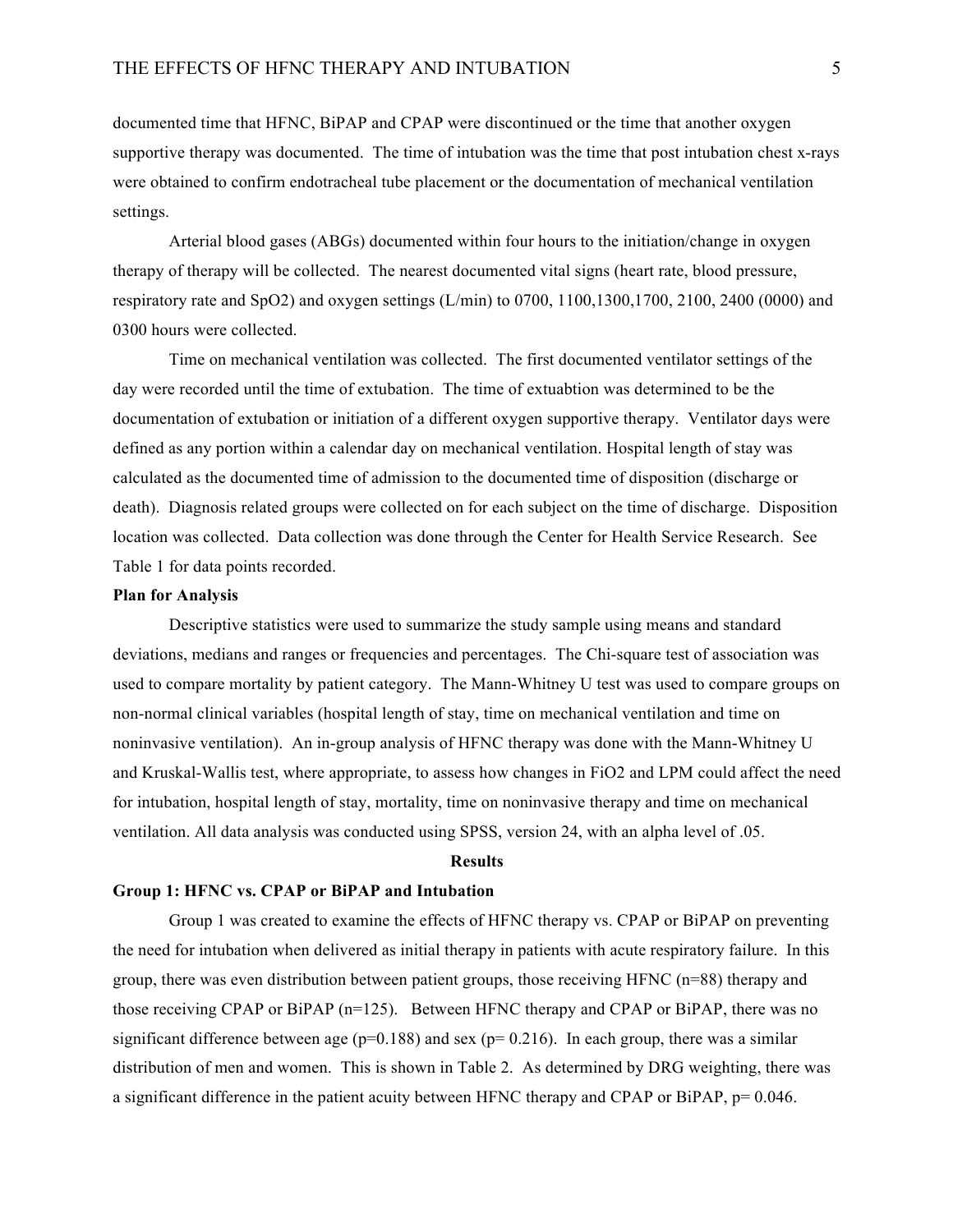Table 2 shows that patients that received HFNC therapy had a higher median DRG weight than those in the CPAP or BiPAP group, 3.16 vs. 1.88. The difference in DRG-determined acuity may also explain the significant difference in the hospital length of stay between HFNC therapy and CPAP or BiPAP,  $p=$ 0.048. Patients that received HFNC therapy had a median hospital length of stay of 14.82 days, and patients that received CPAP or BiPAP had a 10.65 days median hospital length of stay, a difference of 4.17 days.

Comparing CPAP or BiPAP vs. HFNC therapy for the duration of NIV treatment, a Mann-Whitney U test indicated a significant difference between therapies and the amount of time subjects were on therapy, HFNC 6.50 hours, CPAP or BiPAP 4.00 hours, p=<0.001. A Mann-Whitney U test indicated a significant difference in hospital length of stay,  $p=0.048$ . A Chi-square test, with Yates Continuity Correction, was conducted to assess the association of HFNC therapy and mortality. The percentage of subjects that expired was similar between groups, 22.4% (28) in the CPAP or BiPAP group and 27.3% (24) for subjects receiving HFNC therapy, p= 0.415, Table 2. HFNC therapy was compared to CPAP or BiPAP to determine if one therapy was associated with a reduction in respiratory failure and a patient's need for intubation, Table 3. A Chi-square test, with Yates Continuity Correction, indicated no difference in intubation rates between HFNC therapy or CPAP or BiPAP,  $p=0.119$ . There was no difference in the number of days a subject was on mechanical ventilation post NIV therapy,  $p=0.801$ .

A secondary analysis of patients in Group 1 who received HFNC therapy was done. This secondary analysis was done to determine if different initial settings for FiO2 and LPM had any significant association with the need for intubation, and to determine if the settings impacted clinical outcomes, Table 4 and Table 5. Between initial settings for LPM, no significant difference was found in patient acuity, p=0.692 (Table 5). However, for the subjects in Group 1, there was significant difference in initial FiO2 settings and the acuity of the patient,  $p=0.003$  (Table 4). There was no significant difference between the quartiles of initial LPM ( $p=0.716$ ) and FiO2 ( $p=0.992$ ) and the need for intubation, Table 4 and Table 5. The comparison of initial FiO2 and LPM setting and mortality was also assessed to decipher which setting was associated with reduced mortality. Findings for this comparison showed no significant difference in mortality in initial FiO2 ( $p=0.099$ ) and LPM settings ( $p=0.502$ ). When looking at variation in initial FiO2 setting, no significant difference was found between hospital length of stay,  $p=0.062$ , and time patients were on the ventilator post intubation,  $p=0.082$ . There was no significant difference between initial LPM setting and hospital length of stay, p=0.476. Variation in setting of initial LPM delivered to the patient was found to have a significant impact on the amount of time a patient was mechanically ventilated after receiving HFNC therapy,  $p=0.046$ . No significant difference,  $p=0.476$ , was found in patient length of stay among different flow rates. No significant difference was found between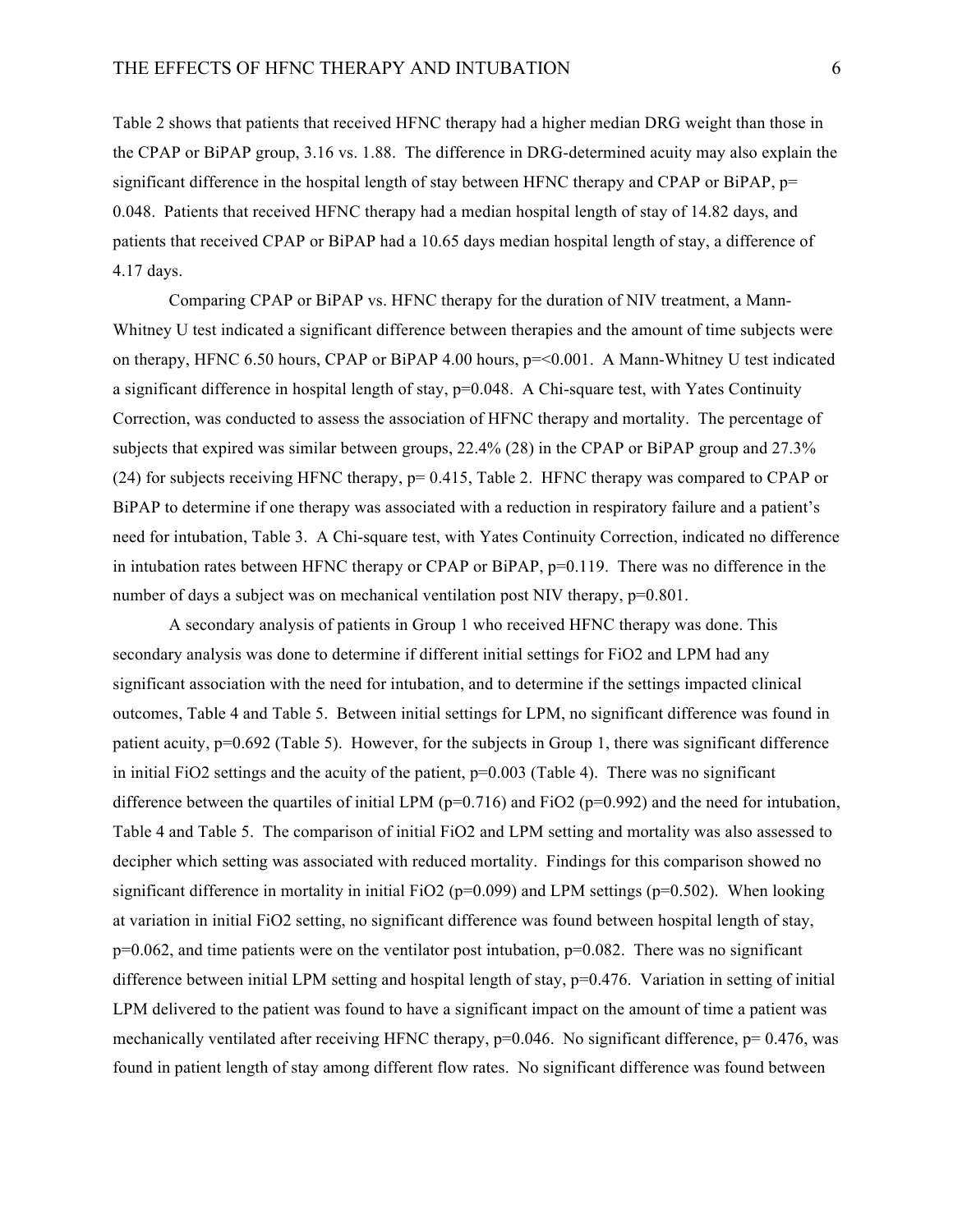initial FiO2 settings and duration of NIV,  $p=0.103$ . However, there was a significant difference between flow rate settings and the duration of NIV therapy,  $p=0.033$ .

### **Group 2 HFNC vs. CPAP or BiPAP and Re-intubation**

Of the 88 patients in Group 2, 62 (70.45%) received HFNC therapy and 26 (29.55%) received CPAP or BiPAP. Between HFNC therapy and CPAP or BiPAP, there was a significant difference in the age of the patients,  $p= 0.048$  (Table 6). As shown in Table 6, there was no statistical difference in the gender distribution between HFNC and CPAP or BiPAP, p= 0.376. For patient acuity, there was no statistical difference between HFNC therapy  $(5.17)$  and CPAP or BiPAP  $(5.37)$ , p= 0.905.

When assessing HFNC therapy's effect on hospital length of stay, there was no significant difference as compared to CPAP or BiPAP (16.08 vs. 18.16 days),  $p=0.387$ . Between HFNC therapy and CPAP or BiPAP, there was no significant difference in mortality, HFNC vs. CPAP or BiPAP, p=0.975. In comparing the need for re-intubation, no significant difference,  $p=0.969$ , was found between NIV therapies. As with the finding in Group 1, subjects received HFNC therapy a significantly longer amount of time than subjects on CPAP or BiPAP,  $p = 0.001$ . This study found that there was a significant difference in the delay of initiation of NIV therapy post extubation and the need for a patient to be reintubated, p=0.075.

A secondary in-group analysis of HFNC therapy was performed to establish if there was any difference between FiO2 settings and LPM and re-intubation. There was no significant difference across quartiles for both FiO2 ( $p=0.746$ ) and LPM ( $p=0.592$ ) and re-intubation. For mortality and differences in FiO2 therapy (p=0.194) and LPM (p=0.449) setting, no significant association was established between HFNC and mortality. Variation in initial HFNC setting of FiO2 ( $p=0.145$  and LPM ( $p=0.582$ ) had no significant association with hospital length of stay.

#### **Discussion**

#### **Findings**

The analysis comparing NIV therapies (HFNC vs. CPAP or BiPAP) showed that there was no significant difference in the ability of either therapy to reduce the rate of intubation. This finding is consistent with the Frat et al. (2015) conclusion that HFNC therapy has no significant effect on the intubation of subjects with hypoxic respiratory failure. These findings suggest that HFNC therapy is noninferior to CPAP or BiPAP in reducing the need for intubation. Subjects in this study on NIV had a lower rate of intubations than seen in Frat et al (2015). This could be due to the inclusion criteria for the subjects. In this study, subjects who developed a secondary diagnosis of respiratory failure were included. Subjects who developed respiratory failure in the hospital could have received interventions to treat their respiratory failure sooner than the subjects in Frat el al. (2015) that presented with the primary diagnosis of respiratory failure. The difference in the ability to detect a significant difference between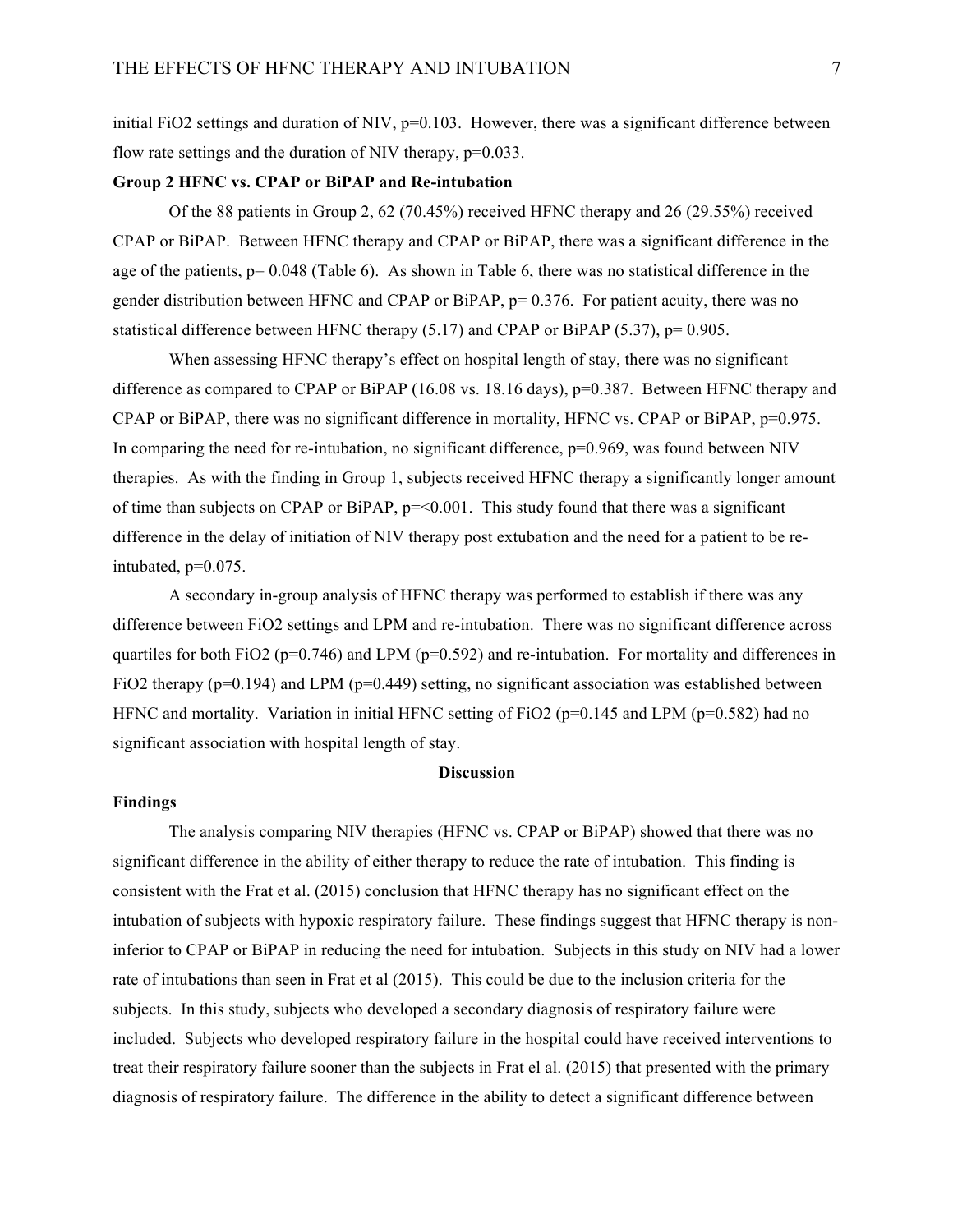groups could be due to this study being underpowered. It could also be attributed to the difference in mortality in-groups. Another factor that could affect the difference in mortality rates between this study and Frat et al. (2015) is that patients in this study could have had a higher acuity. It is impossible to determine if there was a difference in acuity because different measures of acuity were used in each study. It is interesting to note that the amount of time a patient was on NIV therapy had a significant association with the need to be intubated. When looking at the amount of time a patient was on NIV, patients who received HFNC were on therapy significantly longer than those that received CPAP or BiPAP.

When looking at the use of HFNC therapy in post extubation acute respiratory failure, findings in this study suggest that HFNC therapy had no significant difference in effecting the rate of re-intubation. This finding suggests that HFNC therapy is non-inferior to CPAP or BiPAP in reducing the need for reintubation in patients that experience respiratory failure after being liberated from mechanical ventilation. These findings are consistent with those found by Hernadez et al. (2016) and Stephan et al. (2015). The number of subjects requiring re-intubation was also similar across studies, Hernadez et al, 2015 (HFNC 22.8%, CPAP/BiPAP 19.1%) and Stephan et al., 2016 (HFNC 21%, CPAP/BiPAP 21.9%). Analysis of Group 2 suggests that there is no significant difference between the time NIV therapy was started and the need for intubation. As with Stephan et al. (2016), this study found that there was no significant reduction in mortality between HFNC therapy and CPAP/BiPAP when used to treat post extubation acute respiratory failure.

Within both Group 1 and Group 2, the effects of various FiO2 and LPM settings were examined to determine associations with improved clinical outcomes (need for intubation or re-intubation, the hospital length of stay and mortality). In comparing the interquartile ranges for FiO2 and LPM, this study suggests that there is no significant difference between HFNC therapy initial settings and clinical outcomes. This finding suggests that variations in the amount of oxygen subjects received and the rate at which it was delivered have no impact on whether a patient died, required intubation or re-intubation and the hospital length of stay. The inability of this study to detect a significant difference between FiO2 and LPM setting and the need for intubation or re-intubation could be due to the study being underpowered.

In this study, current practices for HFNC therapy were assessed. It was found that there was a large variance in practices in the initial settings that are used. In Group 1, FiO2 setting ranged from 40% to 100% with a median of 70%. The flow rate was also found to have a large variance in the settings that were administered. Patients in Group1 received oxygen at a flow rate ranging from 9 LPM to 40 LPM, with a median flow rate of 25 LPM. In Group 2, there were a variety of HFNC settings for FiO2 and LPM used for initial therapy. Flow rates in this group ranged from 10 to 40 LMP with a median flow rate of 25 LPM. This study suggests that in current practice no equipoise of practice exists for initial settings of HFNC therapy.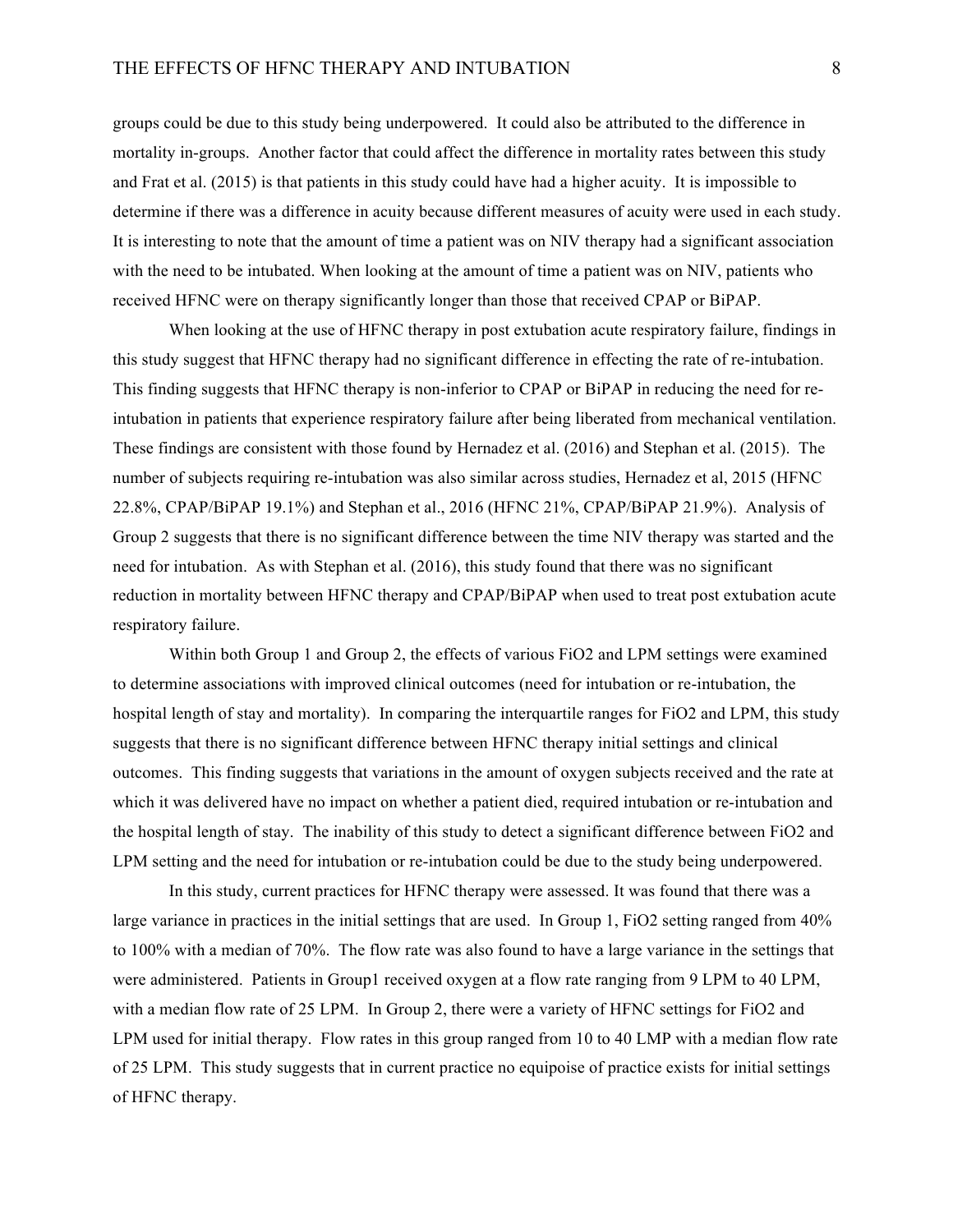#### **Limitations and Strengths**

A limitation of this study was the design. This study was designed to be a non-experimental, retrospective, medical chart review. This is a known limitation because the data collected in the chart audit relied on the documentation of others. Missing data in the charts led to the exclusion of 99 patients from the study. This reduced the sample size, which may have reduced the ability of the study to discover any significant association between variables. There were fewer patients in Group 2 than in Group 1. Group 2 had an unequal distribution of subjects between NIV therapies. These factors could have skewed results and prevented significance from being detected.

One strength of this study was the inclusion criteria for subjects. Examination of a broad class of patient syndromes under the DRG parameters of acute respiratory failure may allow these results to be more generalizable. Another strength of this study was that the inclusion and exclusion criteria were determined prior to data extraction from the electronic medical record. In addition, the delineated structured randomized selection of patients was done to mitigate the risk of selection bias.

#### **Call for Future Research**

Further research into the effects of HFNC therapy is needed. Large, robust, multicenter, prospectus, randomized controlled trials need to be conducted to establish the relationship between HFNC therapy vs. CPAP or BiPAP and intubation and in re-intubation rates. As noted in the discussion, further studies need to illuminate the effects that delays in the initiation of post mechanical ventilator NIV have on intubation rates. Continued research on this topic could increase knowledge of the best practices for de-escalation of therapy. Further research needs to be conducted to better establish how various HFNC FiO2 and LPM settings impact patient care and clinical outcomes. Increased research in this area can lead to a better understanding of HFNC therapy and help guide best practices for initiation and titration of therapy.

#### **Conclusion**

The aim of this study was to assess current practices of HFNC therapy to determine if it had an impact on intubation rates and clinical outcomes, as well as describe current practices to help guide clinicians in their use of HFNC therapy. HFNC therapy has been shown to be non-inferior to CPAP or BiPAP in reducing the need for intubation/re-intubation, and clinical outcomes between groups were similar. This combined with previous research demonstrating increased patient tolerance of HFNC therapy should lead to the continued adoption and use of this therapy. This study was unable to establish which setting of FiO2 and LPM would be a best practice for this therapy. As a result, clinicians should use their clinical expertise and patient response to guide which setting to use in the initiation of this therapy until future research can establish which settings are best practice.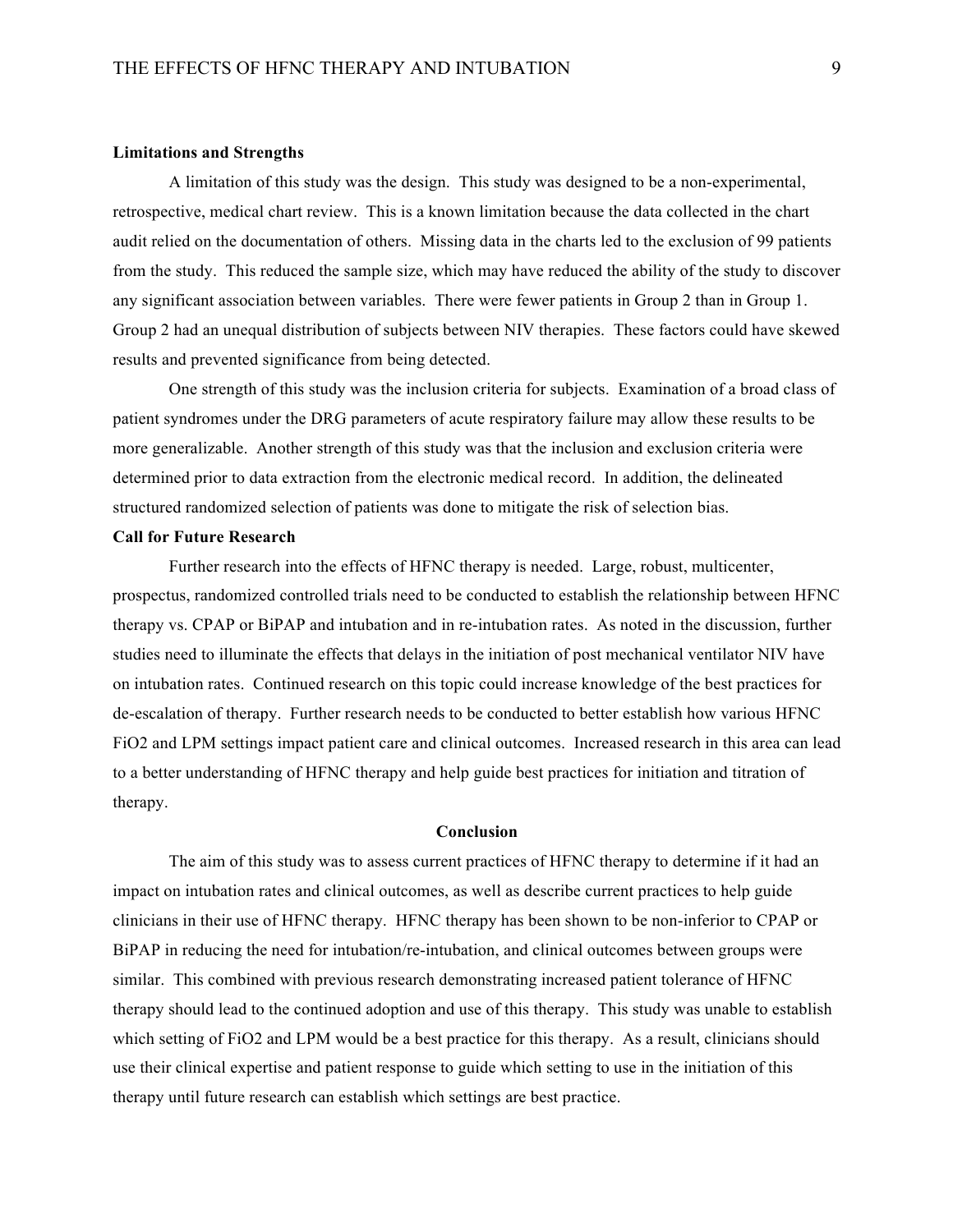*Data points collected*

| Data recorded                                                                            | Time data recorded                                                                     |
|------------------------------------------------------------------------------------------|----------------------------------------------------------------------------------------|
| Age                                                                                      | At time of admission                                                                   |
| <b>Sex</b>                                                                               | At time of admission                                                                   |
| Primary diagnosis                                                                        | At time of admission                                                                   |
| Vital signs (HR, BP, Sp02, respiratory rate                                              | Every 4 hours starting at 0700, closest value                                          |
| Arterial Blood gases (ABGs)                                                              | Closest value1 hour, 6 hours and 12 hours post oxygen<br>supportive therapy initiation |
| Noninvasive ventilation Type and Settings (HFNC or<br>BIPAP/CPAP, and FiO2 and O2 L/min) | Hourly setting and Type                                                                |
| Ventilator settings (Mode, tidal volume, rate, FiO2,<br>PEEP)                            | First documented settings of the day                                                   |
| Time on Noninvasive ventilation                                                          | Documented start of noninvasive ventilation therapy to<br>time of intubation           |
| Oxygen settings                                                                          | Every 4 hours starting at 0700, closest value                                          |
| PaO2/FiO2 ratio                                                                          | Closest value 1 hour, 6 hours, 12 hours post noninvasive<br>ventilation therapy        |
| Time of intubation                                                                       | Chest x-ray confirming endotracheal tube placement                                     |
| Time of extubation                                                                       | Documented time of extubation in chart                                                 |
| Length of stay                                                                           | Time of admission to time of $d/c$ or death                                            |
| Disposition                                                                              | Time of discharge home or time of death                                                |
| <b>DRG</b>                                                                               | At time of discharge                                                                   |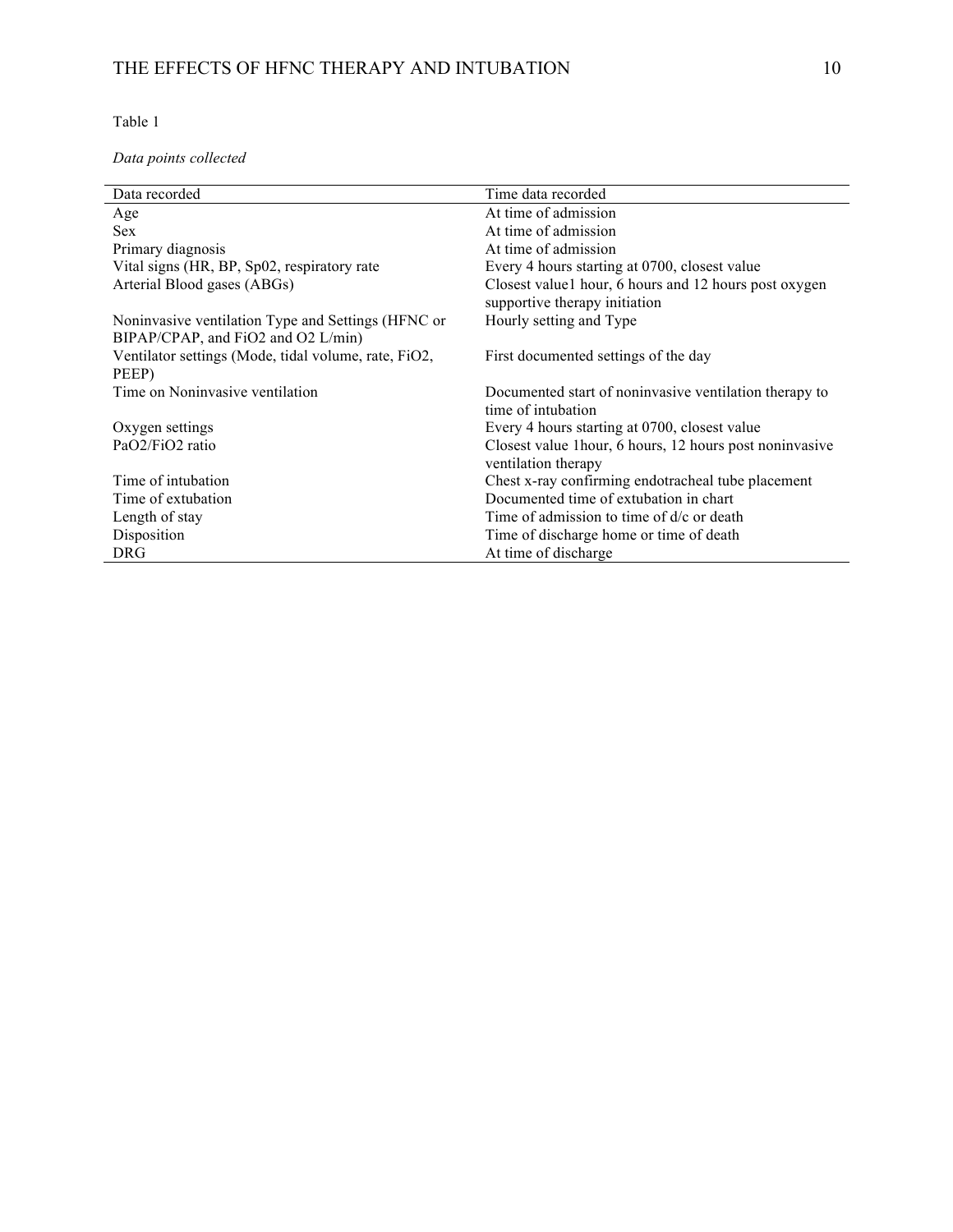*Characteristics of Group 1*

| NIV therapy   | Age, mean $+$ SD | Sex, $\%$ (n)    | LOS, median  | DRG, median | Mortality, $\%$ (n) |
|---------------|------------------|------------------|--------------|-------------|---------------------|
| <b>HFNC</b>   | $57.80 + 16.66$  | M: $48.9\%$ (43) | 14.82 days   | 3.16        | Alive: 72.7% (64)   |
| $n = 88$      |                  | $F: 51.1\% (45)$ |              |             | Expired: 27.3% (24) |
|               |                  |                  |              |             |                     |
| CPAP or BiPAP | $58.92 + 14.11$  | $M: 58.4\% (73)$ | $10.65$ days | 1.88        | Alive: 77.6% (97)   |
| $n=125$       |                  | $F: 41.6\% (52)$ |              |             | Expired: 22.4% (28) |
| p value       | $p=0.188$        | $p=0.216$        | $p=0.048$    | $p=0.046$   | $p=0.415$           |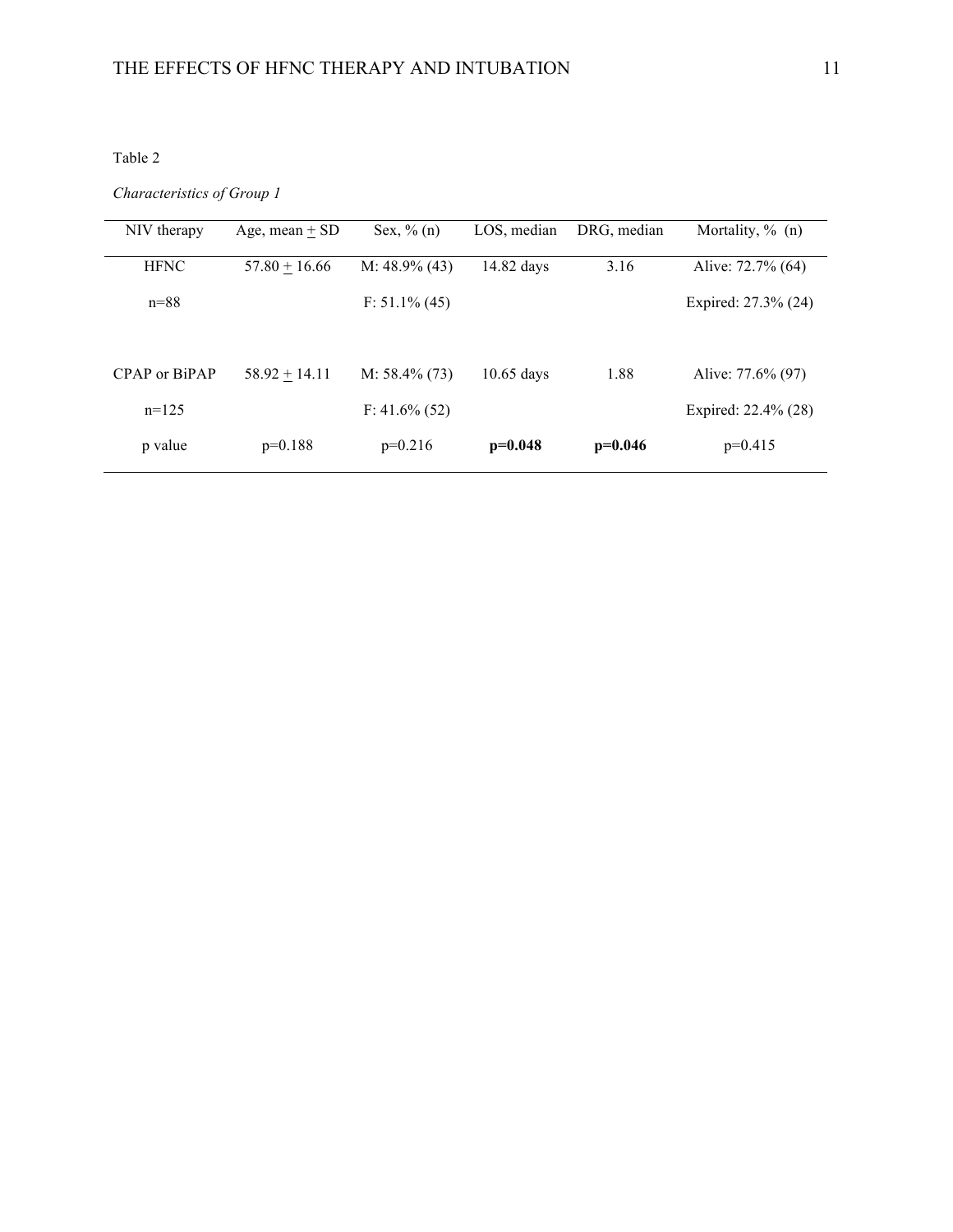|                                 | <b>HFNC</b> therapy | CPAP or BiPAP      | p value     |
|---------------------------------|---------------------|--------------------|-------------|
| Time on NIV, median             | $6.50$ hours        | 4.0 hours          | $p = 0.001$ |
| Time on vent post NIV, median   | 94.0 hours          | 90.0 hours         | $p=0.801$   |
| Need for intubation, $\%$ (no.) | Yes: $24.4\%$ (30)  | Yes: $35.2\%$ (31) | $p=0.119$   |
|                                 | No: $75.6\%$ (93)   | No: $64.8\%$ (57)  |             |

# *Group 1: HFNC vs. CPAP or BiPAP and Intubation*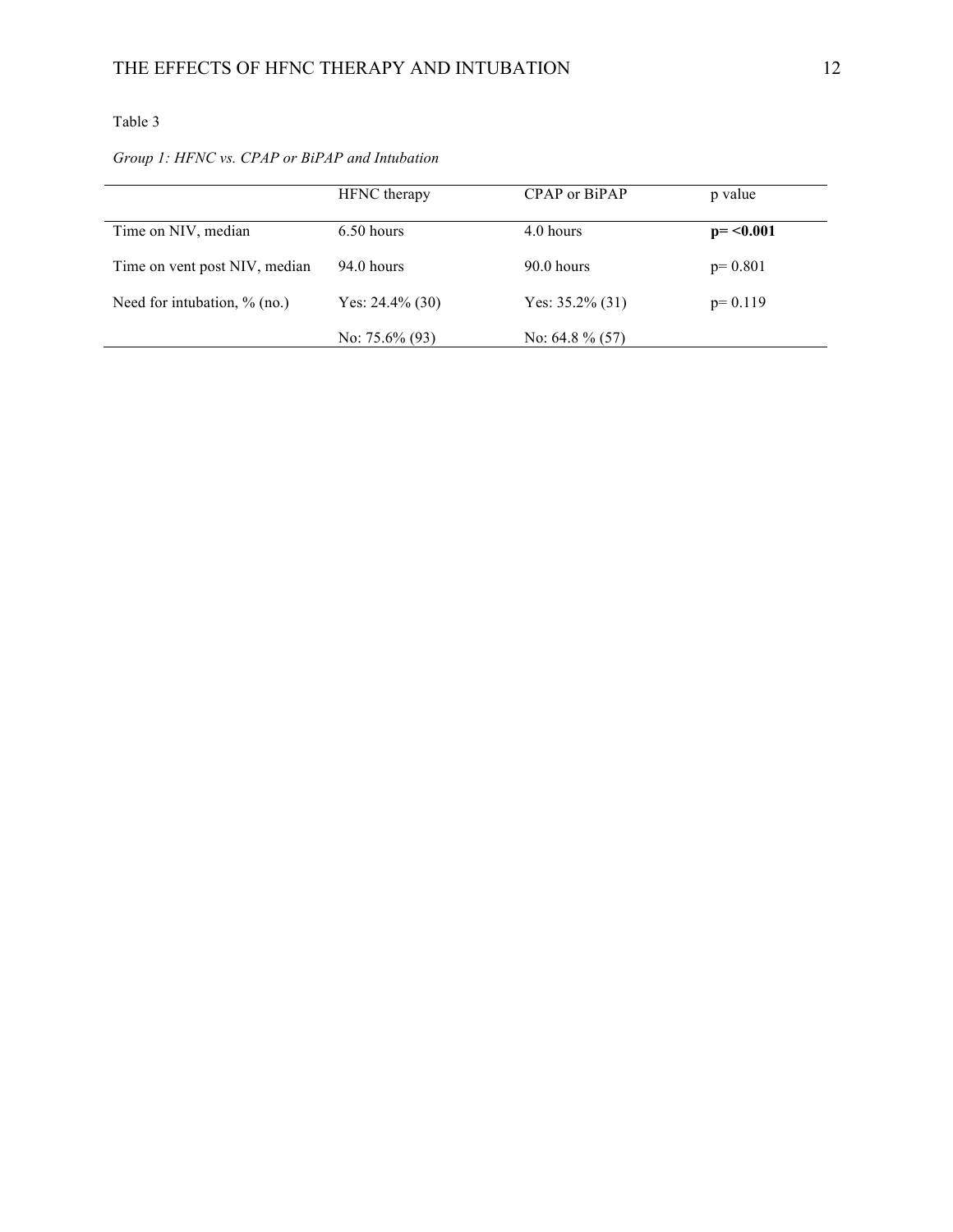# *Group 1: HFNC FiO2 Setting and Clinical Outcomes*

| Quartile (range) | Mortality, % (no.)  | LOS, median  | Vent need,         | Time on vent, | DRG, Median |
|------------------|---------------------|--------------|--------------------|---------------|-------------|
|                  |                     |              | % (no.)            | median        |             |
| Q1 $(40-55%)$    | Alive: 76.2% (16)   | $12.17$ days | Yes: $38.1\%$ (8)  | 51 hours      | 3.80        |
|                  | Expired: 23.8% (5)  |              | No: $61.9\%$ (13)  |               |             |
| $Q2(56-70%)$     | Alive: 80% (16)     | $12.50$ days | Yes: $35\%$ (7)    | 94 hours      | 3.42        |
|                  | Expired: $20\%$ (4) |              | No: $65\%$ (13)    |               |             |
| $Q3(71-99%)$     | Alive: 85.7% (12)   | 32.94 days   | Yes: $42.9\%$ (6)  | 267 hours     | 5.31        |
|                  | Expired: 14.3% (2)  |              | No: $57.1\%$ (8)   |               |             |
| $Q4(100\%)$      | Alive: 56.7% (17)   | 11.70 days   | Yes: $36.7\%$ (11) | 96 hours      | 1.81        |
|                  | Expired: 43.3% (13) |              | No: $63.3\%$ (19)  |               |             |
| p value          | $p=0.099$           | $p=0.062$    | $p=0.992$          | $p=0.082$     | $p=0.003$   |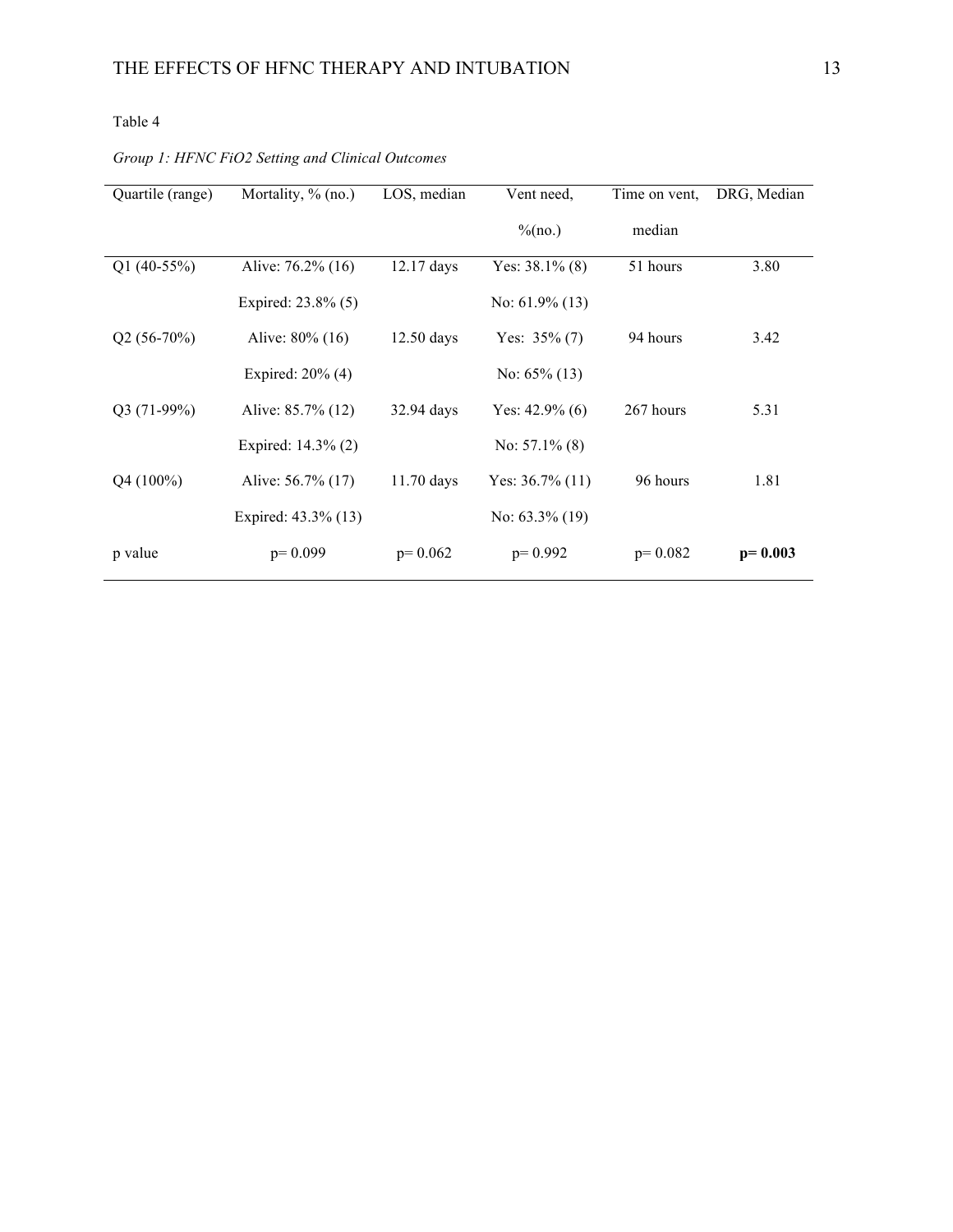# *Group 1: HFNC LPM Setting and Clinical Outcomes*

| Quartile (range) | Mortality, % (no.) | LOS, median  | Vent need,        | Time on vent. | DRG, Median |
|------------------|--------------------|--------------|-------------------|---------------|-------------|
|                  |                    |              | $\%$ (no.)        | median        |             |
| Q1 (9-20 LPM)    | Alive: 75% (9)     | $2.77$ days  | Yes: $41.7\%$ (5) | 51 hours      | 2.05        |
|                  | Expired: 25% (3)   |              | No: $58.3\%$ (7)  |               |             |
| Q2 (21-25 LPM)   | Alive: 65.4% (17)  | 12.78 days   | Yes: $34.6\%$ (9) | 42 hours      | 5.00        |
|                  | Expired: 34.6% (9) |              | No: $65.4\%$ (17) |               |             |
| Q3 (26-30 LPM)   | Alive: 68.4% (13)  | 17.77 days   | Yes: $47.4\%$ (9) | 191 hours     | 6.85        |
|                  | Expired: 31.6% (6) |              | No: $52.6\%$ (10) |               |             |
| Q4 (30-40 LPM)   | Alive: 78.6% (22)  | $14.65$ days | Yes: $32.1\%$ (9) | 87 hours      | 5.08        |
|                  | Expired: 21.4% (6) |              | No: $67.9\%$ (19) |               |             |
| p value          | $p=0.502$          | $p=0.476$    | $p=0.716$         | $p = 0.046$   | $p=0.692$   |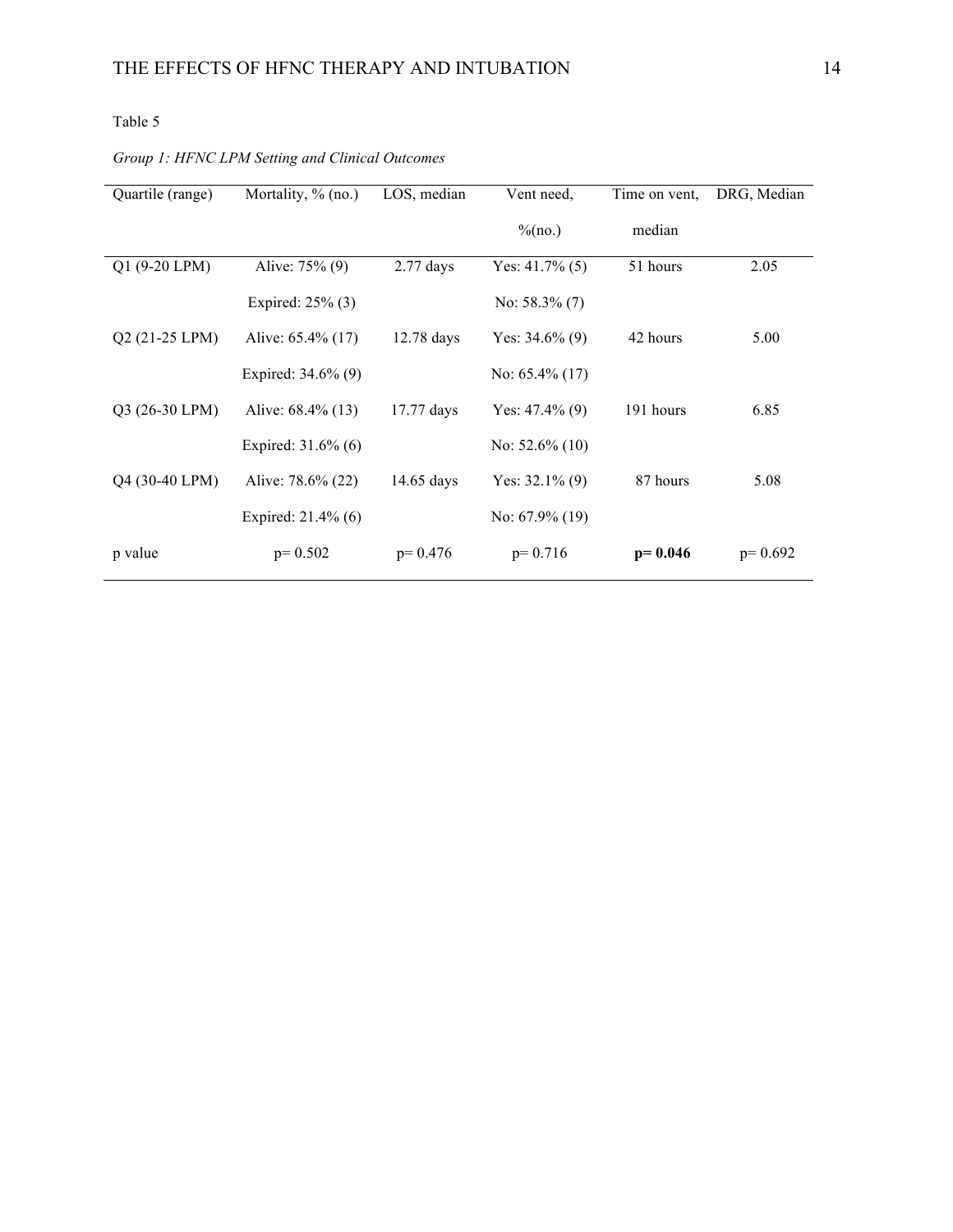*Characteristics of Group 2*

| NIV Therapy  | Age, mean $+$ SD | Sex, $\%$ (no.)  | LOS, median | DRG, median | Mortality, $\%$ (no.) |
|--------------|------------------|------------------|-------------|-------------|-----------------------|
| <b>HFNC</b>  | $51.50 + 16.94$  | M: $62.9\%$ (39) | 16.08       | 5.17        | Alive: 85.5% (53)     |
| $n=62$       |                  | $F: 37.1\% (23)$ |             |             | Expired: 14.5% (9)    |
| CPAP or      | $58.62 + 15.25$  | $M: 50\% (13)$   | 18.16       | 5.37        | Alive: 88.5% (23)     |
| <b>BiPAP</b> |                  | $F: 50\% (13)$   |             |             | Expired: 11.5% (3)    |
| $n=26$       | $p = 0.041$      | $p=0.376$        | $p=0.387$   | $p=0.905$   | $p=0.975$             |
| p value      |                  |                  |             |             |                       |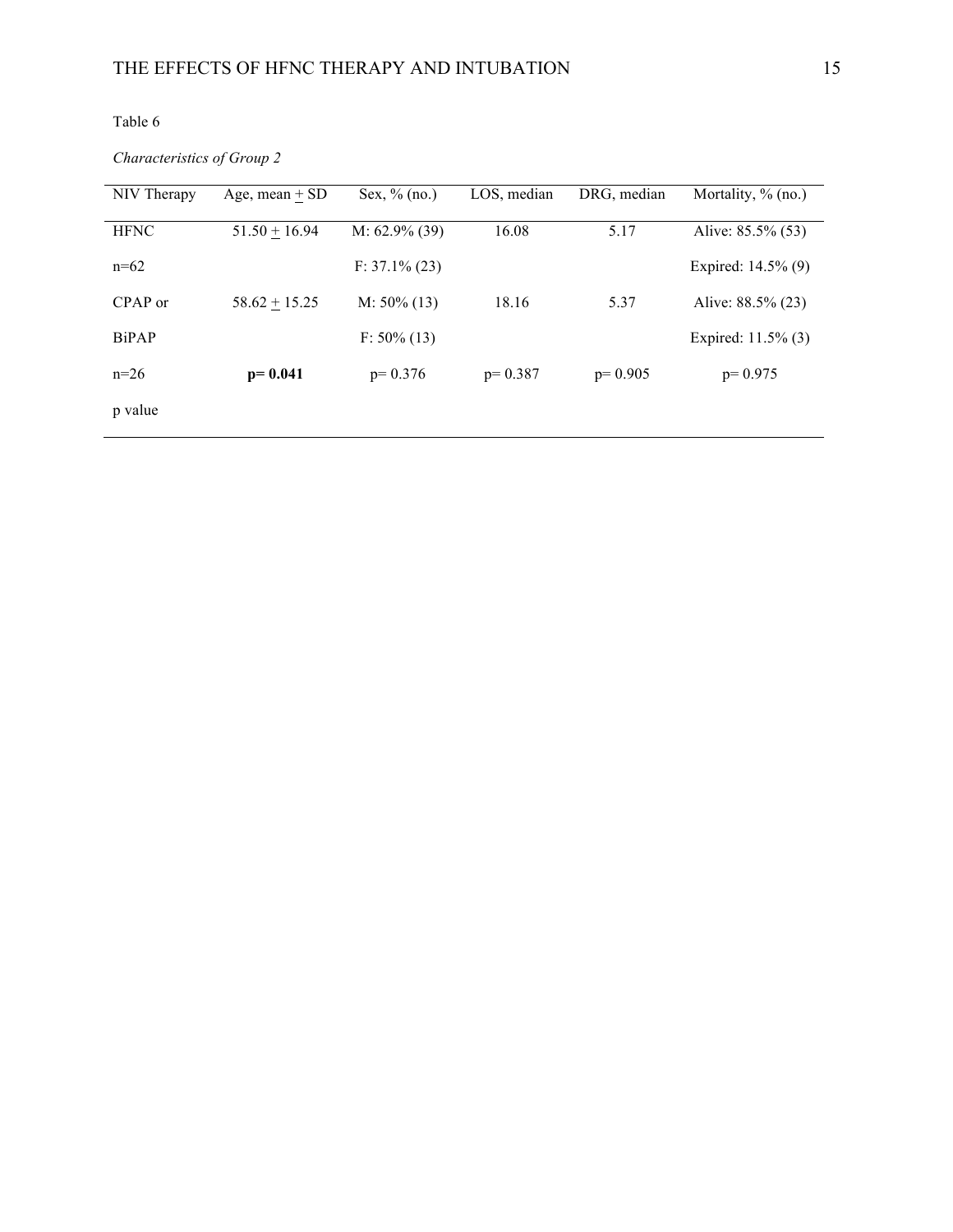# *Group 2: HFNC vs. CPAP or BiPAP and Re-intubation*

|                                      | HFNC therapy      | CPAP or BiPAP      | p value     |
|--------------------------------------|-------------------|--------------------|-------------|
| Time on NIV, median                  | 34 hours          | 8.50 hours         | $p = 0.001$ |
| Need for re-intubation, $\%$ , (no.) | Yes: $26.9\%$ (7) | Yes: $23.8\%$ (15) | $p=0.969$   |
|                                      | No: $73.1\%$ (19) | No: $71.6\%$ (48)  |             |
| Delay in NIV post vent, median       | 3 hours           | 1 hour             | $p=0.168$   |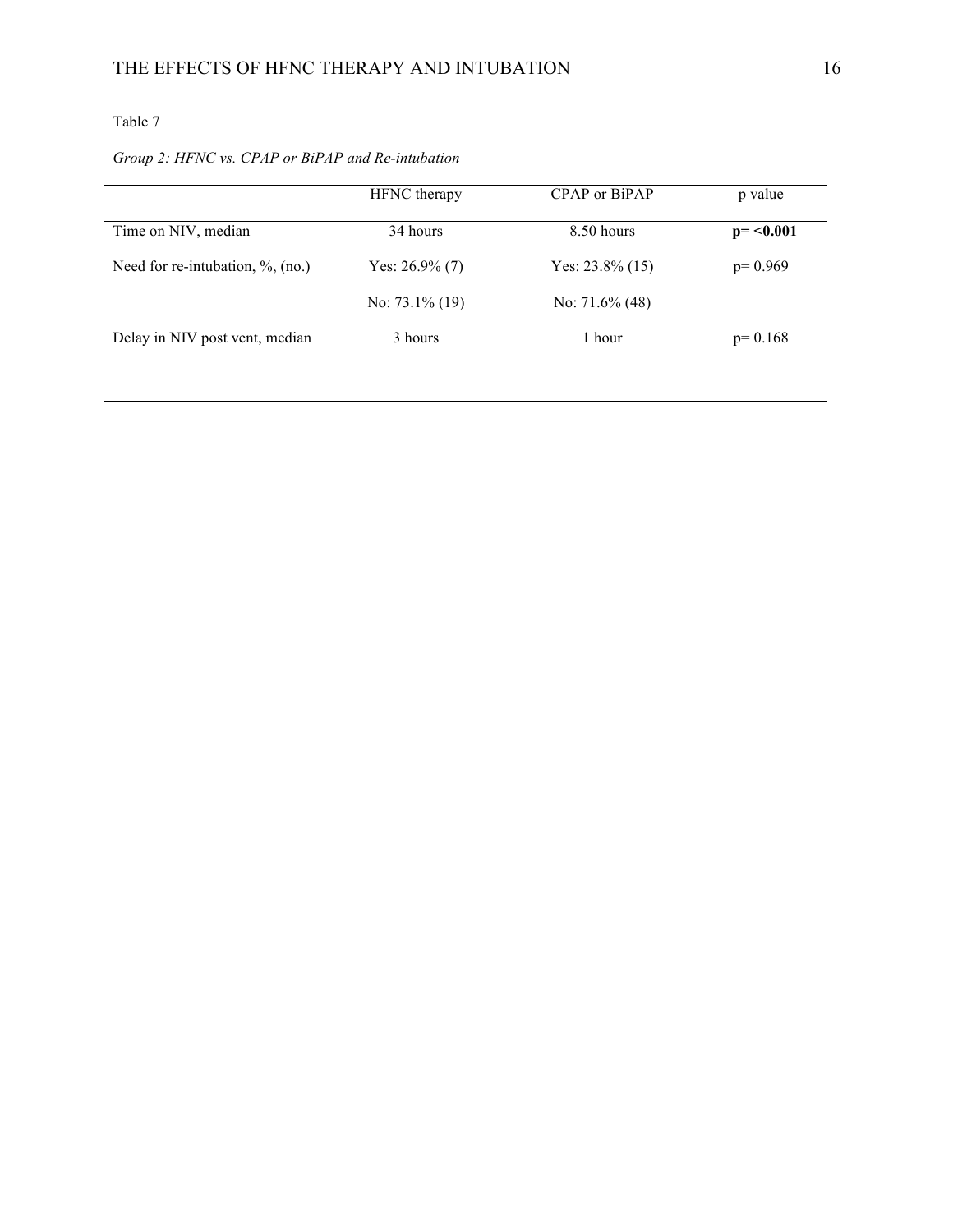| Quartile (range) | Mortality, $\%$ (no.) | LOS, median  | Vent need, $\%$ (no.) | DRG, Median |
|------------------|-----------------------|--------------|-----------------------|-------------|
| $Q1(21-40%)$     | Alive: 98.3% (15)     | $17.68$ days | Yes: $31.3\%$ (5)     | 5.54        |
|                  | Expired: $6.3\%$ (1)  |              | No: $68.8\%$ (11)     |             |
| $Q2(41-50\%)$    | Alive: 88.2% (15)     | 15.89 days   | Yes: $11.8\%$ (2)     | 3.10        |
|                  | Expired: 11.8% (2)    |              | No: $88.2\%$ (15)     |             |
| $Q3(51-70%)$     | Alive: $81.8\%$ (9)   | 17.38 days   | Yes: $18.2 \% (2)$    | 5.34        |
|                  | Expired: 18.2% (2)    |              | No: $81.8\%$ (9)      |             |
| $Q4(71-100\%)$   | Alive: 77.8% (14)     | $14.50$ days | Yes: $33.3\%$ (6)     | 5.04        |
|                  | Expired: 22.2 (4)     |              | No: $66.7\%$ (12)     |             |
| p value          | $p=0.167$             | $p=0.409$    | $p=0.749$             | $p=0.486$   |

*Group 2: HFNC FiO2 Setting and Clinical Outcomes*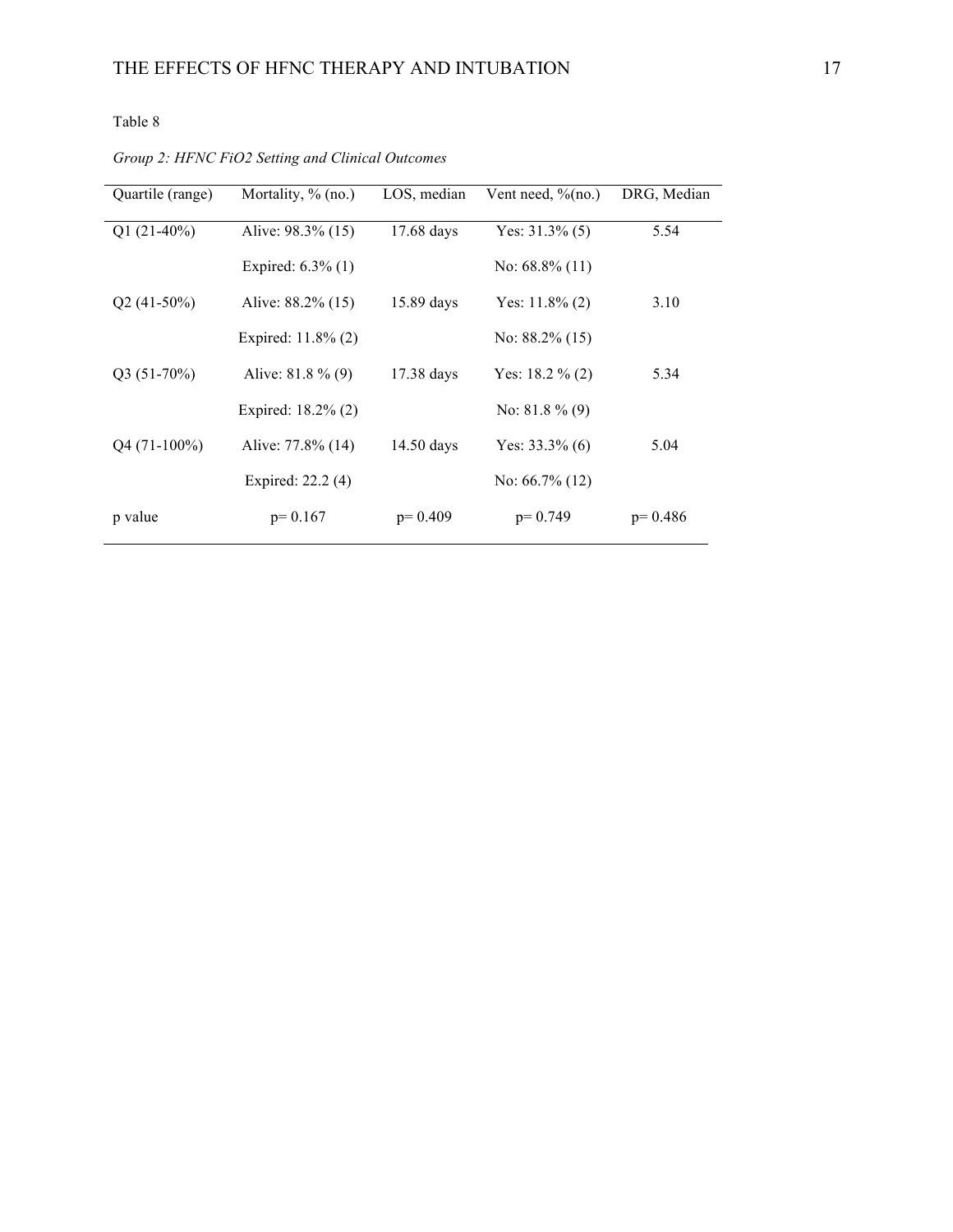*Group 2: HFNC LPM Setting and Clinical Outcomes*

| Quartile (range) | Mortality, $\%$ (no.) | LOS, median  | Vent need, $\%$ (no.) | DRG, Median |
|------------------|-----------------------|--------------|-----------------------|-------------|
| $Q1(10-20 LPM)$  | Alive: 87.2 % (7)     | $25.28$ days | Yes: $37.5\%$ (3)     | 5.56        |
|                  | Expired: $12.5\%$ (1) |              | No: $62.5\%$ (5)      |             |
| $Q2(21-25 LPM)$  | Alive: 82.4 % (14)    | $13.91$ days | Yes: 11.8 $\%$ (2)    | 5.03        |
|                  | Expired: 17.6% (3)    |              | No: $88.2\%$ (15)     |             |
| Q3 (26-30 LPM)   | Alive: 82.8% (24)     | $18.63$ days | Yes: $24.1\%$ (7)     | 5.21        |
|                  | Expired: 17.2% (5)    |              | No: $75.9\%$ (22)     |             |
| Q4 (31-40 LPM)   | Alive: $100\%$ (8)    | $16.15$ days | Yes: $24.2\%$ (3)     |             |
|                  | Expired: $0\%$ (0)    |              | No: $75.8\%$ (5)      | 2.99        |
| p value          | $p=0.554$             | $p=0.146$    | $p=0.596$             | $p=0.423$   |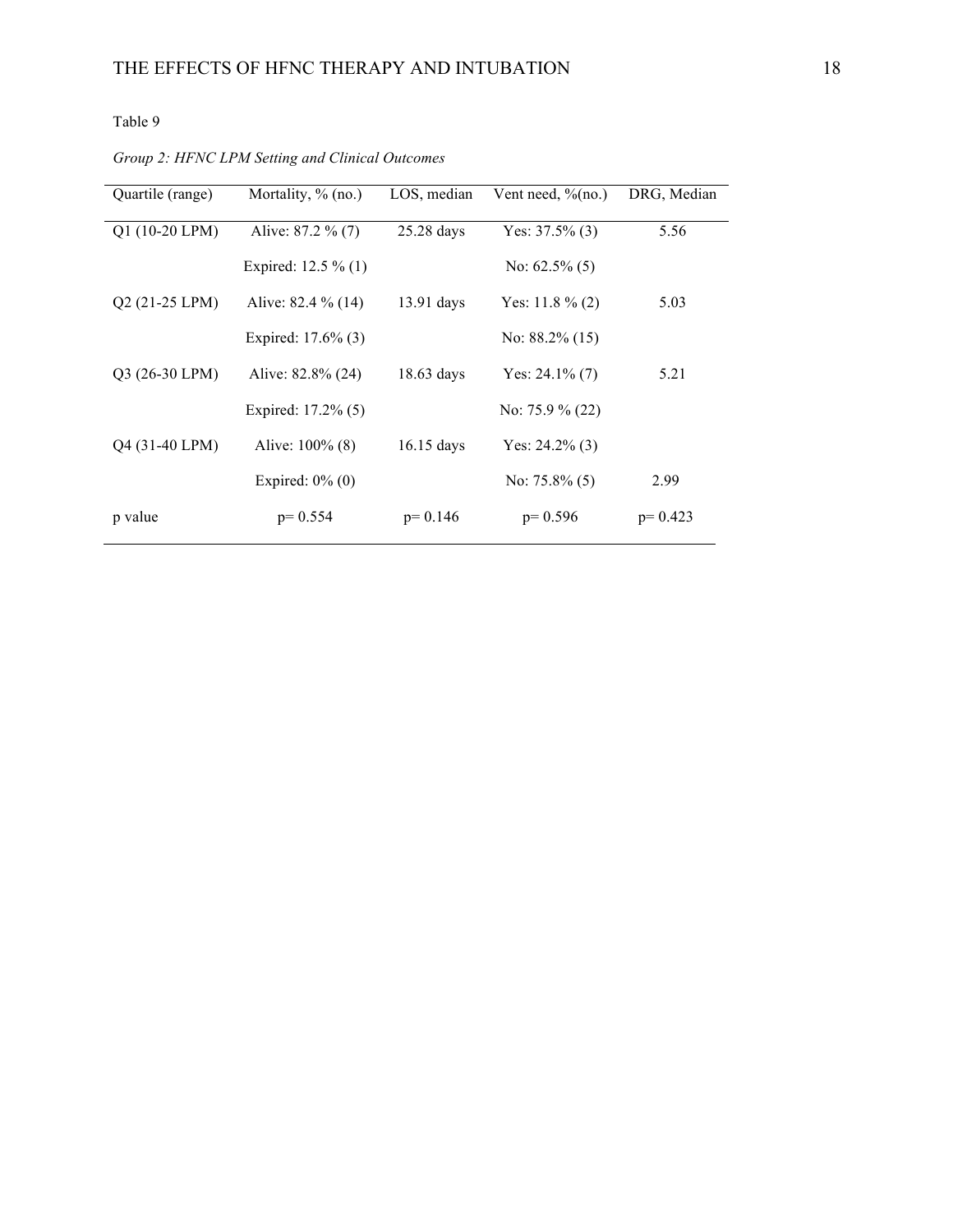*FiO2 Settings and Time on NIV*

| Quartiles      | Group 1 median time on NIV | Group 2 median time on NIV |
|----------------|----------------------------|----------------------------|
| Q1             | $12.00$ hours              | $41.50$ hours              |
| Q <sub>2</sub> | $14.00$ hours              | $41.00$ hours              |
| Q <sub>3</sub> | $25.00$ hours              | $24.00$ hours              |
| Q4             | 37.50 hours                | 34.50 hours                |
| p value        | $p=0.103$                  | $p=0.624$                  |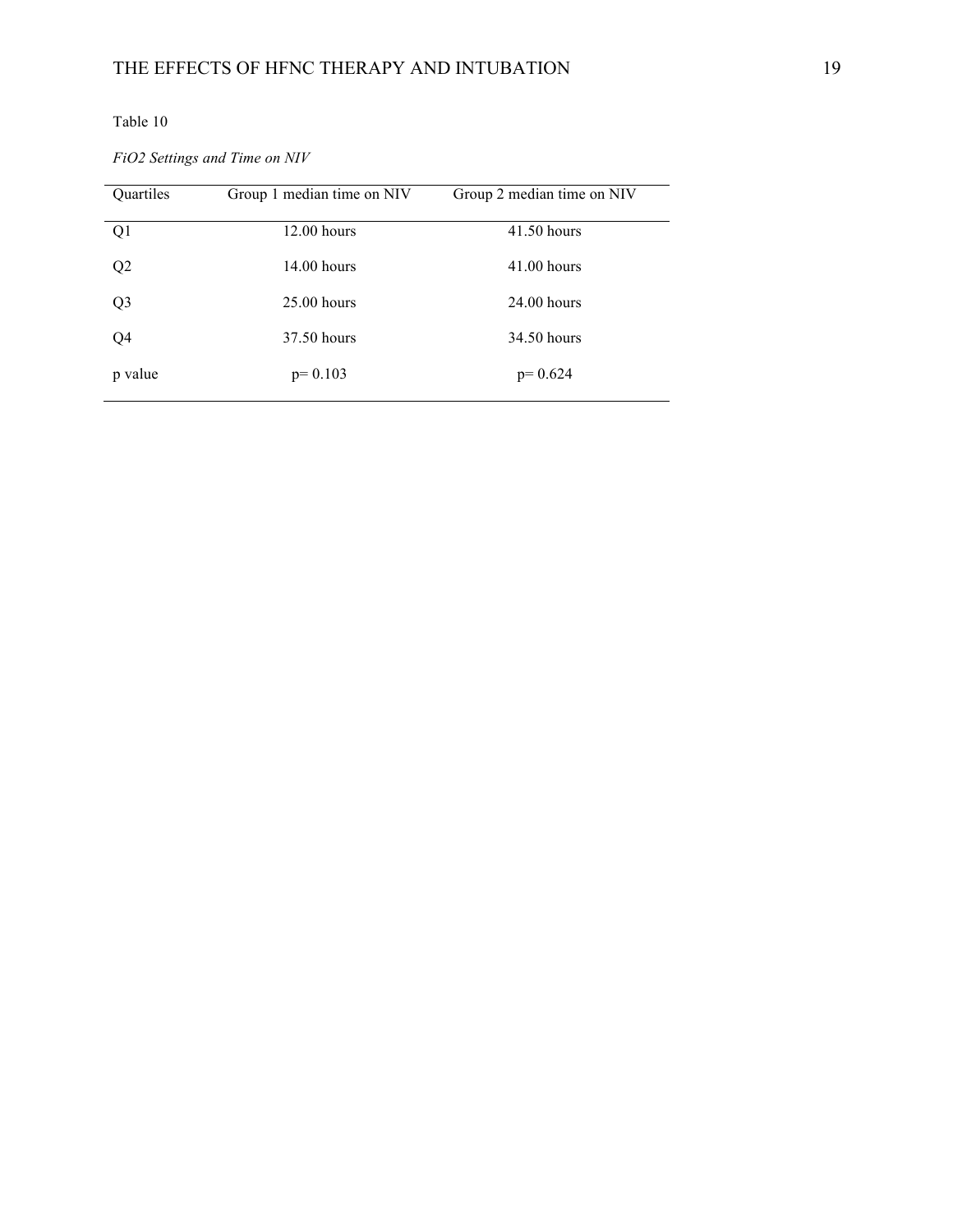*LPM Settings and Time on NIV*

| Quartiles      | Group 1 median time on NIV | Group 2 median time on NIV |
|----------------|----------------------------|----------------------------|
| Q1             | 5.50 hours                 | 10.0 hours                 |
| Q <sub>2</sub> | 30.50 hours                | $41.00$ hours              |
| Q <sub>3</sub> | $25.00$ hours              | $40.00$ hours              |
| Q4             | 30.50 hours                | 35.50 hours                |
| p value        | $p=0.033$                  | $p = 0.039$                |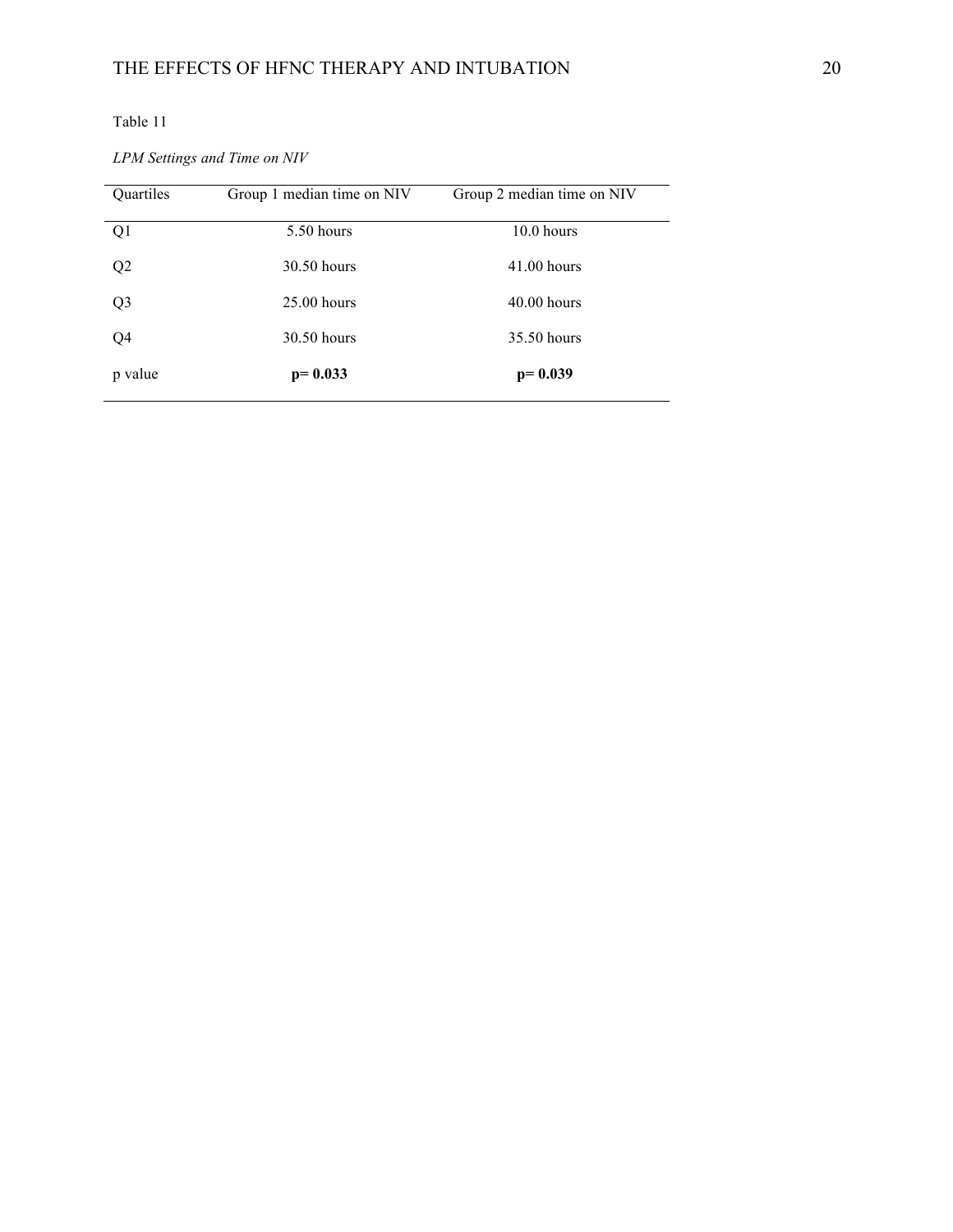# THE EFFECTS OF HFNC THERAPY AND INTUBATION 21



Figure 1. Sample Selection